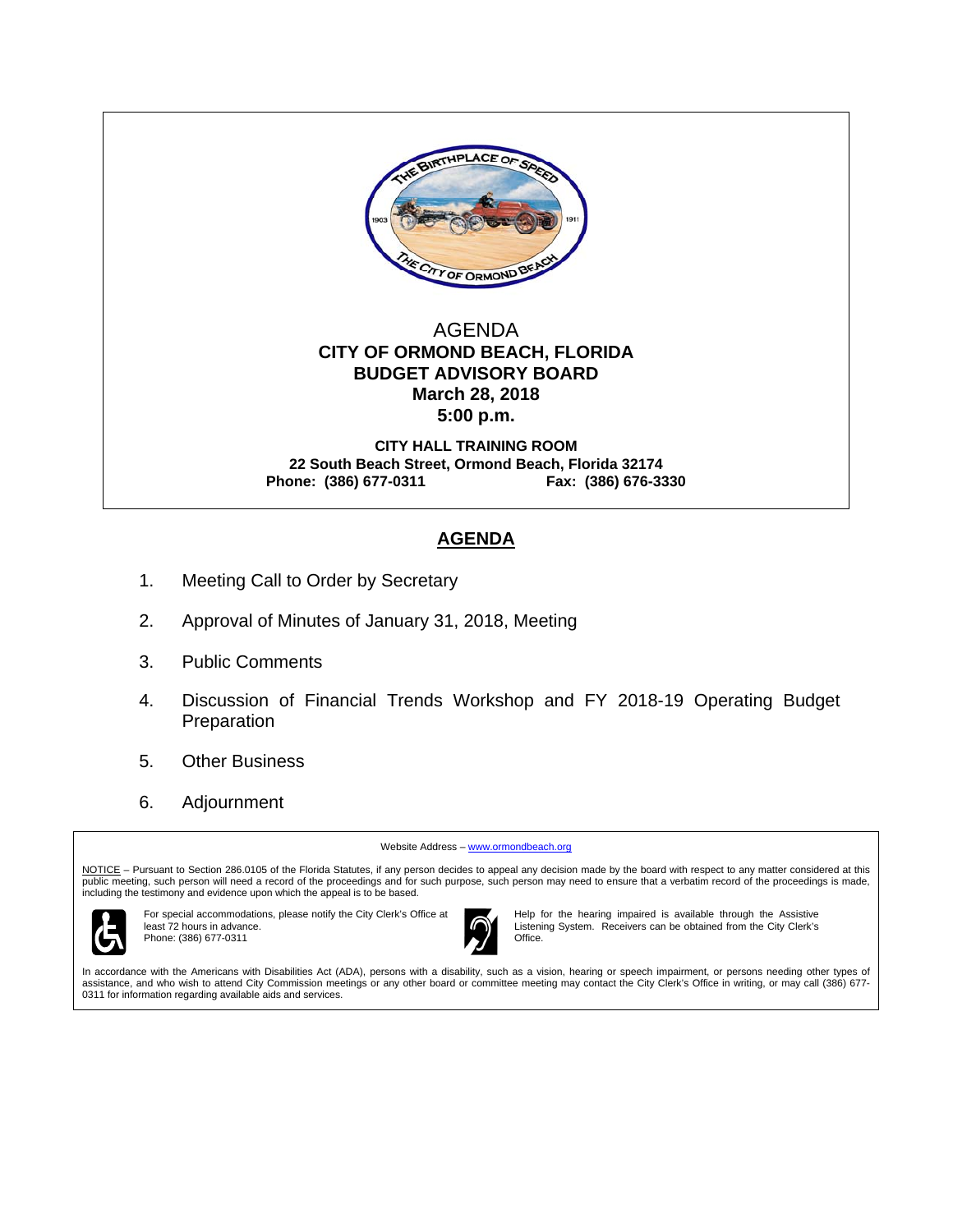## **MINUTES ORMOND BEACH BUDGET ADVISORY BOARD HELD AT CITY HALL TRAINING ROOM**

**January 31, 2018 5:00 p.m. City Hall Training Room** 

# **1. CALL TO ORDER**

Ms. Kelly McGuire, Finance Director, called the meeting to order at 5:04 p.m.

Those present were board members Chairman Ken Kimble, Vice Chairman Rafael Ramirez, Bill Harper, Scott Cichon and Kevin Tilley, Finance Director Kelly McGuire, and City Manager Joyce Shanahan.

# **2. CALL FOR NOMINATIONS FOR CHAIRMAN**

Mr. Rafael Ramirez moved, seconded by Mr. Scott Cichon, to elect Mr. Ken Kimble as Chairman of the Budget Advisory Board to serve a one-year term to the first regularly scheduled City Commission meeting in January 2019. The motion passed unanimously.

# **3. CALL FOR NOMINATIONS FOR VICE CHAIRMAN**

Mr. Scott Cichon moved, seconded by Mr. Kevin Tilley, to elect Mr. Rafael Ramirez as Vice Chairman of the Budget Advisory Board to serve a one-year term to the first regularly scheduled City Commission meeting in January 2019. The motion passed unanimously.

# **4. APPROVAL OF MINUTES OF JULY 12, 2017, MEETING**

Mr. Kevin Tilley moved, seconded by Mr. Rafael Ramirez, to approve the minutes of the July 12, 2017, meeting. The motion passed unanimously.

## **5. PUBLIC COMMENTS**

There were no public comments.

# **6. REVIEW OF ROBERTS RULES OF ORDER AND SUNSHINE LAW**

Ms. Kelly McGuire, Finance Director, stated that normally Deputy City Attorney Ms. Ann-Margret Emery would be in attendance and discuss the rules. She stated that the Budget Advisory Board was an advisory board to the City Commission and was required to uphold the Sunshine Law. She stated that the current group had been on the board for a period of time and knew the rules, but reiterated that anything discussed before this board had to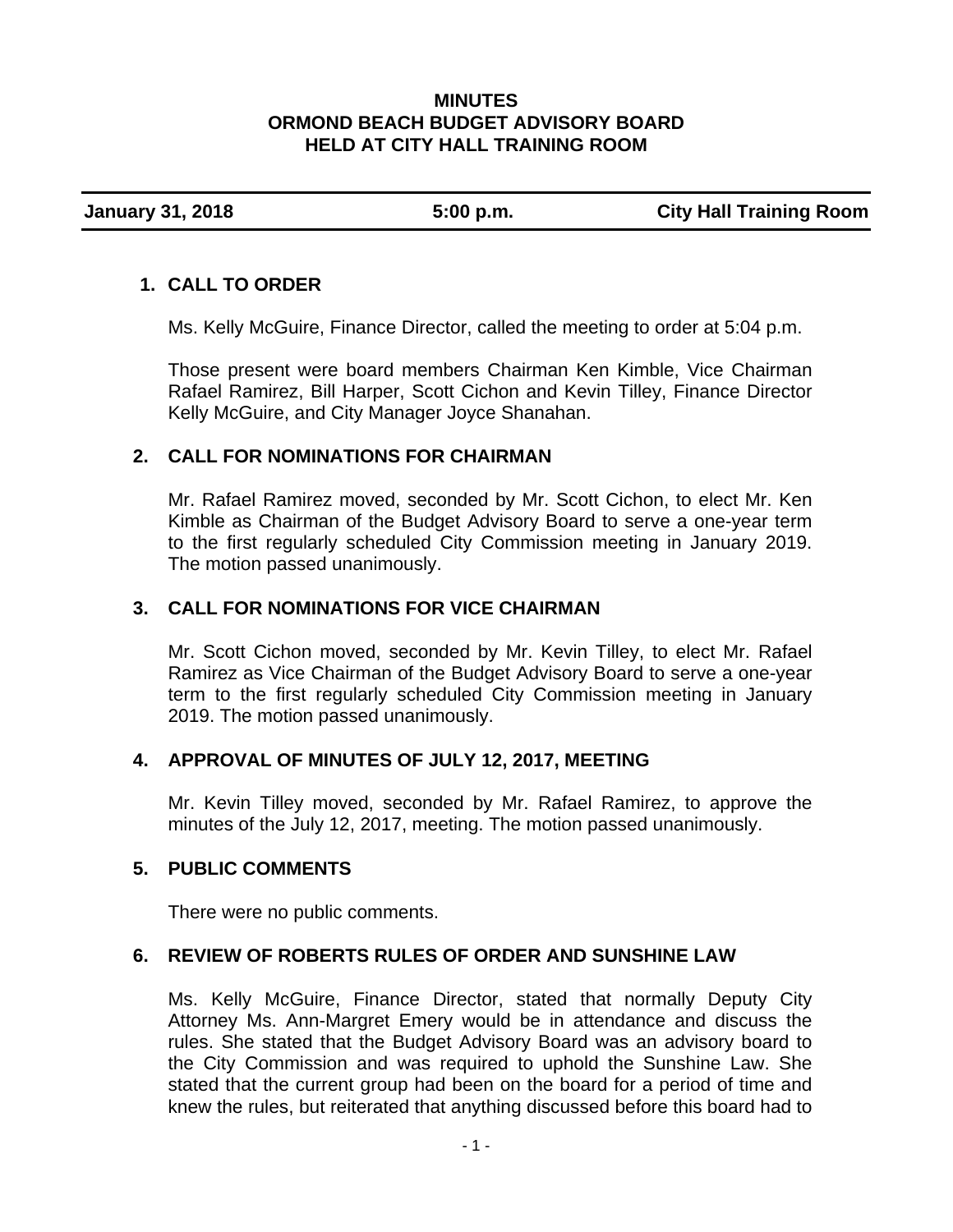be done in a public meeting and anything coming before the board or anything that may come before the board in the foreseeable future, also had to be in a public meeting. She stated that there was no prohibition in talking to staff outside of a public meeting.

# **7. TENTATIVE BUDGET CALENDAR**

Ms. McGuire stated that the budget process was the same every year and started with the Financial Trends Workshop on March 6. She stated that the board was requested to attend that meeting, as well as the Operating Budget Workshop on July 31. She stated that between those two meetings the board would review the proposed budget and provide feedback to the Commission. She stated that the proposed five year Capital Improvement Program (CIP) would be submitted to the Commission in June, the Fiscal Year (FY) 2018-19 proposed budget would be submitted to the Commission in July, and that final approvals would be in September.

Ms. McGuire stated that the board met on the last Wednesday of the month. She stated that the next meeting was scheduled to be held on February 28, but that the board was needed for the Financial Trends Workshop on Tuesday, March 6 in the Commission Conference Room. She noted that the board would sit with the City Commission at the workshop. She stated that they could forgo the meeting on February 28 and meet on March 6, since the same information would be presented both times.

Mr. Kevin Tilley stated that it would be a better use of time to prepare for the workshop and cancel the board meeting on February 28; whereby, Ms. McGuire stated that the next meeting would be on March 6 for the workshop.

Ms. McGuire stated that regular meetings would continue on the last Wednesday of each month for March (28), April (25), May (30), and June (27). She noted that the July meeting would coincide with the Operating Budget Workshop on Tuesday, July 31.

Mr. Scott Cichon questioned whether or not the board had been involved with the five year CIP previously; whereby, Ms. McGuire stated that they had not, noting that the CIP was reviewed by a number of other boards, so that it did not need to be brought before the current board.

Ms. McGuire stated that in prior years, the Budget Advisory Board had reviewed the funding aspect of the CIP after the Leisure Services Advisory Board, Quality of Life Board, and other boards reviewed the specific projects involved. She noted that that would be the case again for the current year.

Mr. Rafael Ramirez asked if there had been any news from the Federal Emergency Management Agency (FEMA); whereby, Ms. McGuire stated that there was not.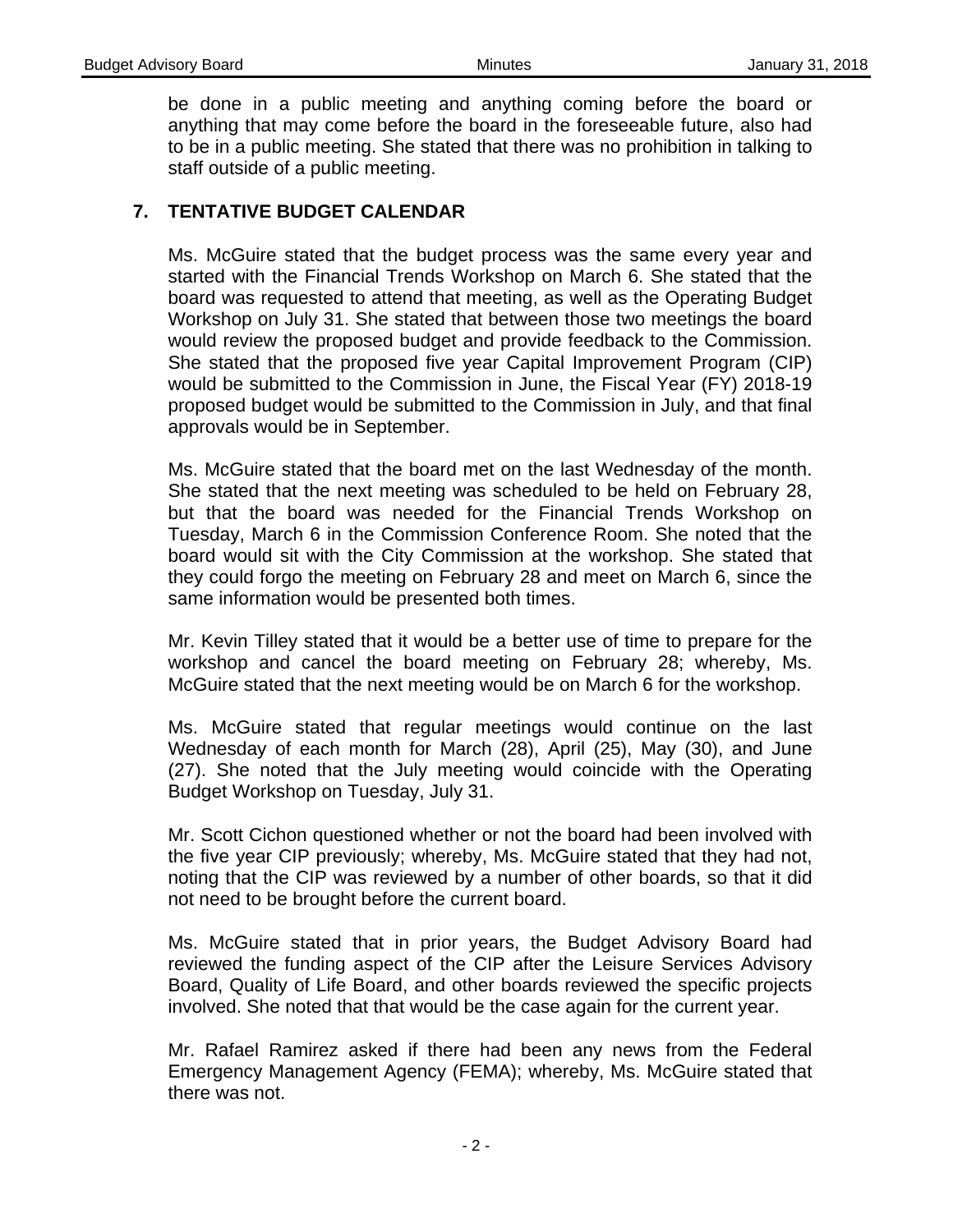Ms. Joyce Shanahan, City Manager, stated that she thought progress was being made on the FEMA funds. She stated that FEMA had obligated them, the State of Florida was working on them, and that the Finance group made calls about them every couple of days over the prior weeks. She noted that many people the city had tried to contact about the funds were out with the flu.

Ms. McGuire stated that she had met with the FEMA representative earlier that week on the Hurricane Matthew funds. She stated that she provided feedback to him about the process and issues involved, noting that different contacts were currently involved every other week, paperwork had been lost, updates were not being provided, and if information was being provided, it was not consistent. She stated that he was one of the original contacts at the beginning of the process, having been with FEMA for 15 years, and that he had heard the same thing from other groups he had met with previously.

Ms. Shanahan wondered if the Finance group met with FEMA every week.

Ms. McGuire stated that the meeting with the representative had been for Hurricane Matthew specifically, but that they did meet with someone every Friday in regards to Hurricane Irma. She noted that there were times that no update was available but that the recurring appointment stayed on the calendar, no matter what. She stated that they wanted the Hurricane Irma process to progress differently than the Hurricane Matthew one had previously. She noted that her team was new to the process in general after Hurricane Matthew and was not given much guidance along the way. She stated that the city was definitely progressing at that point.

Mr. Ramirez asked if the delay was causing any issues with the budget; whereby, Ms. McGuire stated that it was not.

Ms. McGuire stated that the City of Ormond Beach was fortunate and that they would be reimbursed for the majority of what had been expended, noting that the real issue was making sure they had the cash to put out knowing that the wait for reimbursement could be two years. She stated that some communities took out loans thinking that they would be reimbursed quickly, but those loans were due and they did not have the money yet.

Ms. Shanahan stated that there were a few items that she wanted the board to think about, with budget development and the Financial Trends Workshop in the upcoming weeks. She stated that there was some preliminary information from a property appraiser about the proposed homestead exemption that would be on the ballot in November of 2018, that would affect the FY 2019-20 budget. She noted that that was not the current budget that was being considered, the FY 2018-19 budget, but that the city would definitely be impacted and she wanted them to think about it while making decisions throughout the year. She stated that the city expected to be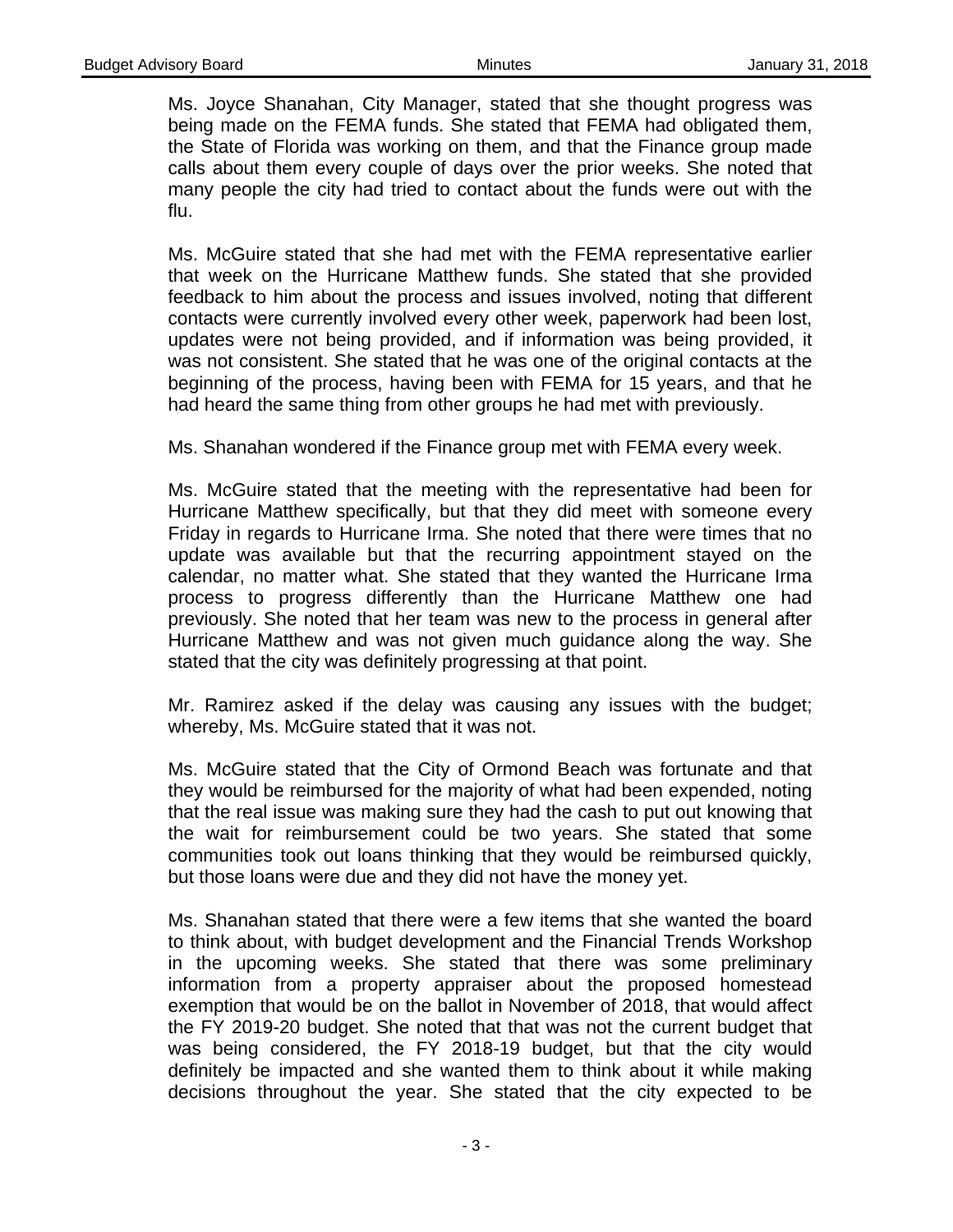impacted by approximately \$800,000 or so because it was a tiered approach to the exemption. She stated that she thought the sister community of Port Orange would have an equal impact, if not more. She reiterated the sentiment about thinking ahead in general and about where the economy was going. She wondered what kind of message could be crafted or what method should be used to inform the community of the pros and cons of the homestead exemption. She stated that the overriding desire of individuals would be to receive the additional homestead exemption, but that if that happened, the city needed another method to make ends meet.

Mr. Ramirez stated that the city should hold meetings to inform the public, noting that should be one of the first things done.

Ms. Shanahan stated that in 2009 the city cut most of the middle management staff positions, noting that there were no deputy or assistant directors and that those positions had not been added back. She stated that it was easy to target staffing levels for cuts, but that it was a pretty lean organization at that point. She stated that the police department was underfunded by nine positions and that staff was working aggressively to fill them, but that had not happened yet. She stated that she thought that New Smyrna Beach was in a similar situation, noting that there were not enough individuals in the area for positions needed. She stated that the private sector had been experiencing the same issue and used Minto Communities, LLC ("Minto") as an example. She stated that Minto had struggled to find individuals available to build the homes in Latitude Margaritaville. She noted that she wanted to have future discussions on that issue.

Ms. Shanahan stated that the city had continuously looked for ways to contract out services that had been provided directly by them in the past. She noted that an example of that was building inspections, which was a peak and valley situation. She stated that some weeks were busier than others and that there were more permits recently than the housing boom of 2005. She stated that a contract was established with Universal Engineering to assist with inspections and that it was on a per-contract basis.

Ms. Shanahan stated that another situation involved utility work, where there was one individual on staff, but the need for more staff increased at times due to demand. She stated that the city wanted to hire a private contractor to assist during those times instead of hiring another person on staff, since that was also a peak and valley situation. She noted that even landscaping maintenance had been contracted out a few years prior when the city experienced a lot of rain in a short amount of time and could not keep up with the demand.

Mr. Cichon asked if there were times that the city needed more law enforcement than other times, i.e. Bike Week or SpeedWeeks; whereby, Ms. Shanahan stated that they did not and could handle the current demand.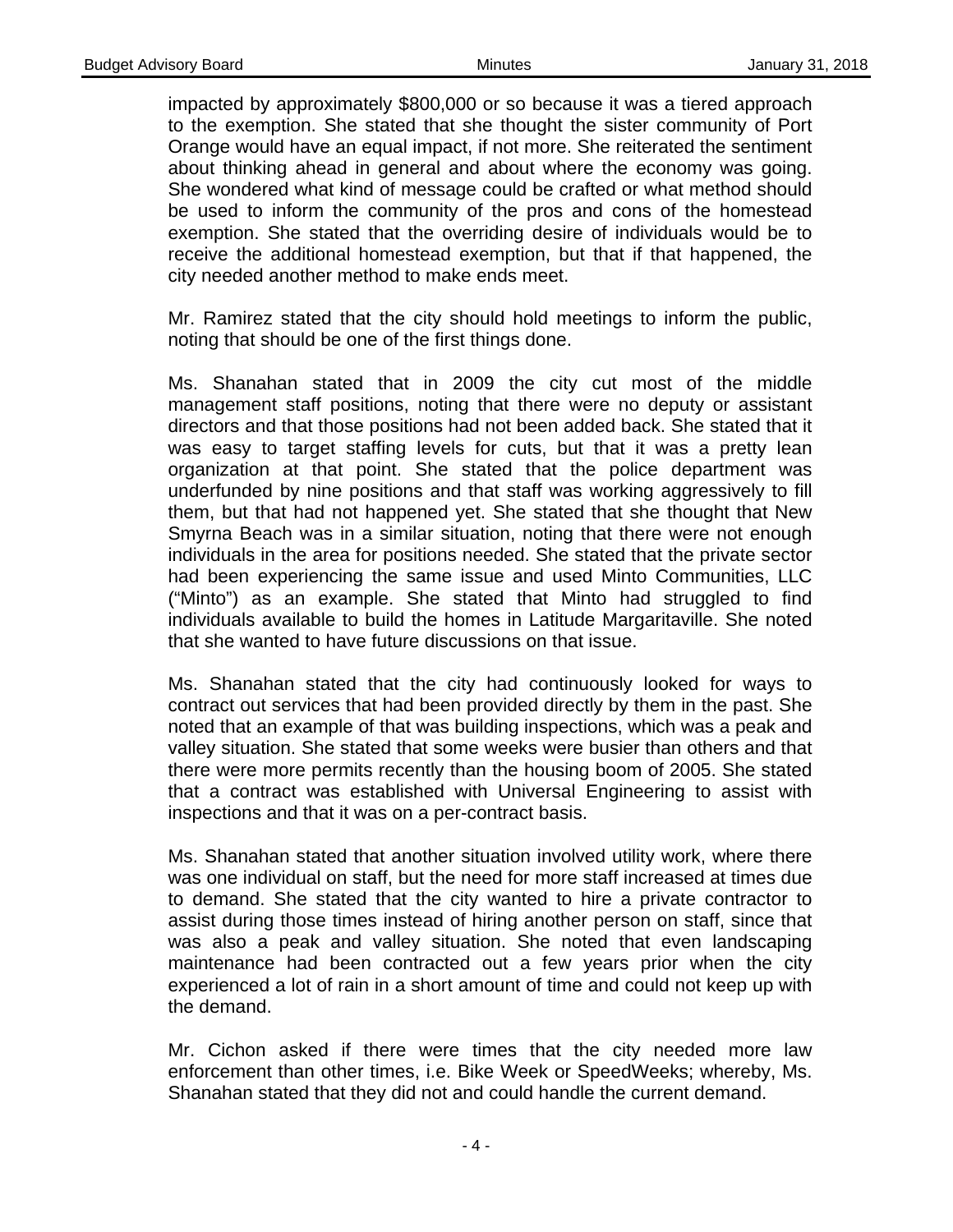Ms. Shanahan stated that the city had an all-hands-on-deck requirement during special events and that employees would forgo vacation or other time off during those weeks. She noted that there were emergency plans in place for special events in both the police and fire departments.

Mr. Cichon stated that he liked Ms. Shanahan's way of thinking. He stated that it was a great idea to use staff to their maximum potential and that they were not sitting idle during slow times. He appreciated that the city had thought of ways to contract certain services out for peak times.

Ms. Shanahan reiterated that the city had been contracting out for the prior two or three years in different areas. She asked if anyone in the room drove Clyde Morris Boulevard on a regular basis; whereby, Mr. Cichon and Mr. Tilley indicated that they both did. She stated that it was not a city road but a county road and that the county only mowed it approximately 12 times a year, noting that she had received complaints from residents about the look of the roadway. She stated that there were times that they asked the county to mow it and the county complied, but other times the city had to do it themselves.

Ms. Shanahan stated that the city had multiple budget hearings in 2009 and 2010 when they were facing budget crunches and allowed the citizens to contribute feedback. She noted that the results showed that citizens did not want to cut services and wanted to maintain the same quality of life, even if it meant a small increase in their tax base. She stated that the community had also voted on a bond referendum for Andy Romano Beachfront Park in 2010.

Mr. Ramirez stated that he thought public forums, that involved the Ormond Beach Chamber of Commerce and representatives from Tallahassee or whomever, might be a good option to include the community in open discussions about the upcoming issues.

Ms. Shanahan stated that she would love to say that would be helpful, but did not think it would be. She noted that only about 25 percent of the individuals who were serving in Tallahassee had served on the local government level, and felt that those individuals might not have the same experiences that the board members did in making the difficult decisions locally. She stated that the state level groups were in the process of attempting to erode the home rule powers that cities and counties had, noting that medical marijuana and short term rentals were hot topics.

Ms. Shanahan stated that the city enacted their short term rental regulations in 2011 and that short term rentals were limited to six months or more and only allowed in certain areas. She stated that code enforcement in Ormond Beach was complaint driven and that they had received increased complaints about Airbnb, HomeToGo, and other companies that handled short term leases. She noted that the city was becoming more aggressive in those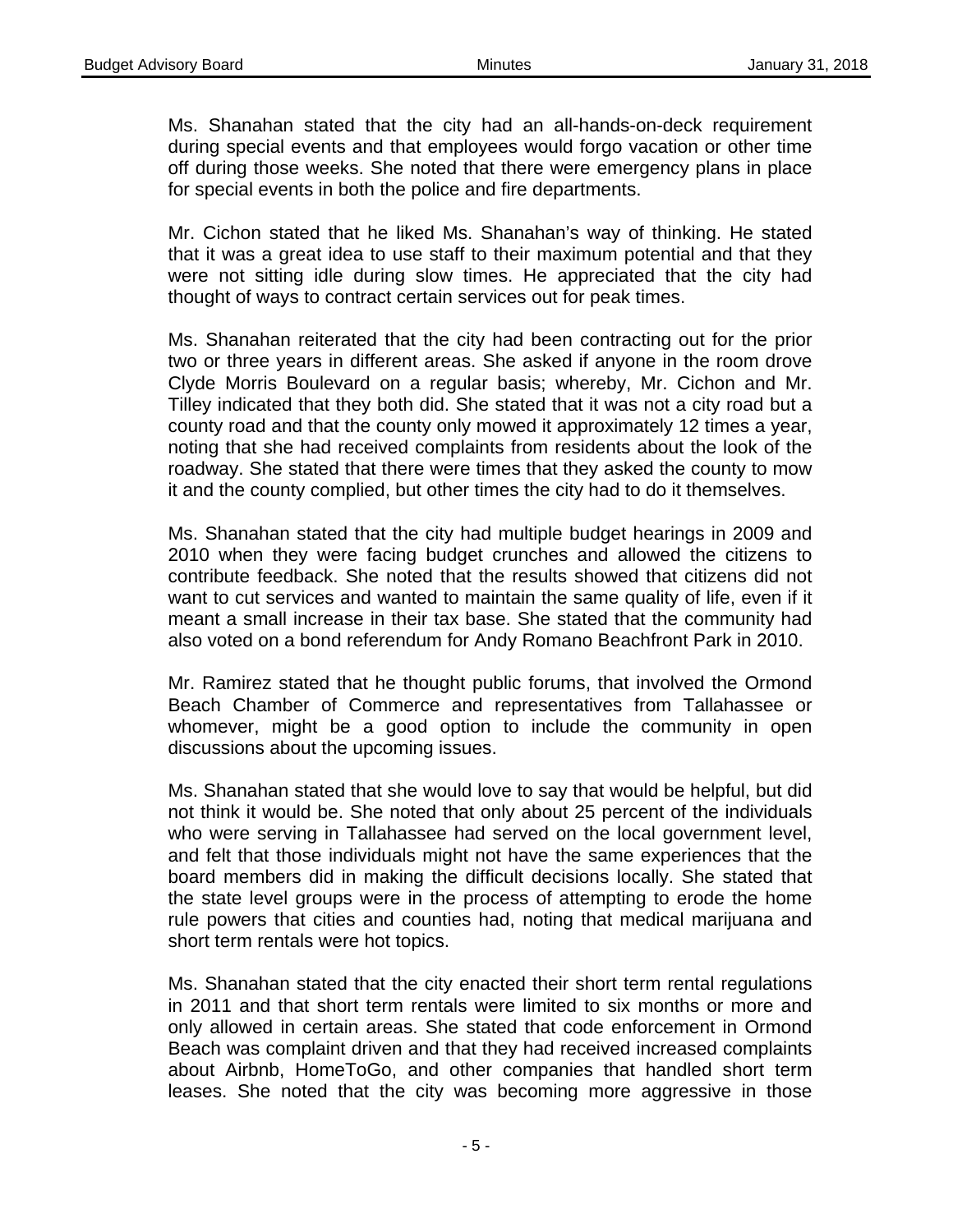situations, noting that a white house on Halifax Drive was on its second offense. She stated that the citizens had a certain expectation for Ormond Beach and wanted the board to understand that in making future decisions.

Ms. Shanahan stated that there was a utility tax on the Florida Power and Light (FPL) bills called a Public Service Tax and that entities were allowed to charge up to ten percent for it. She stated that Ormond Beach only charged it on electric utilities but that it could be done on water also, and that her understanding was that sister city Port Orange charged it on electric and water. She stated that increasing a tax like that, or adding one, could possibly generate \$1,000,000 for the city, but that staff had not looked at that option in about ten years. She noted that it was a tough tax to pass since it would require citizens to pay more money to the city. She stated that staff was also looking at revenue generating opportunities.

Mr. Cichon asked if there were a tax on natural gas; whereby, Ms. Shanahan stated that Ormond Beach dealt with little natural gas, but that South Daytona used it to cook and dry clothing.

Ms. Shanahan stated that some local communities, such as New Smyrna Beach, were charging for parking at beach approaches. She stated that she thought New Smyrna Beach collected a few hundred thousand dollars a year from those fees. She noted that only individuals from outside Volusia County had to pay the fees, all county residents were exempt and had a special parking pass. She stated that there had been prior discussions about doing something similar at Andy Romano Beachfront Park in Ormond Beach, but that nothing had been put in place yet. She stated that even if they charged, the amount produced might not be enough to cover the potential shortfall. She stated that she was giving different scenarios to get the board thinking ahead about future budgets and the budgetary gap that she anticipated would happen.

Ms. Shanahan stated that in approximately 2010 or 2011, the city ended up with a positive fund balance at the end of the fiscal year, and staff requested that the Commission set aside a revenue stabilization fund. She stated that it could not be used for recurring or operating costs, since it was not a recurring revenue source, but that it was specifically for capital or one-time expenditures. She stated that Ms. McGuire had kept a close eye on that fund but at that time there was still \$480,000 in it. She stated that the board could fund a capital project.

Ms. Shanahan stated that all of those issues were at the top of her mind and that the board and staff needed to find real solutions for them.

Mr. Ramirez asked if there were any upcoming annexations for Ormond Beach; whereby, Ms. Shanahan stated that there were no immediate ones.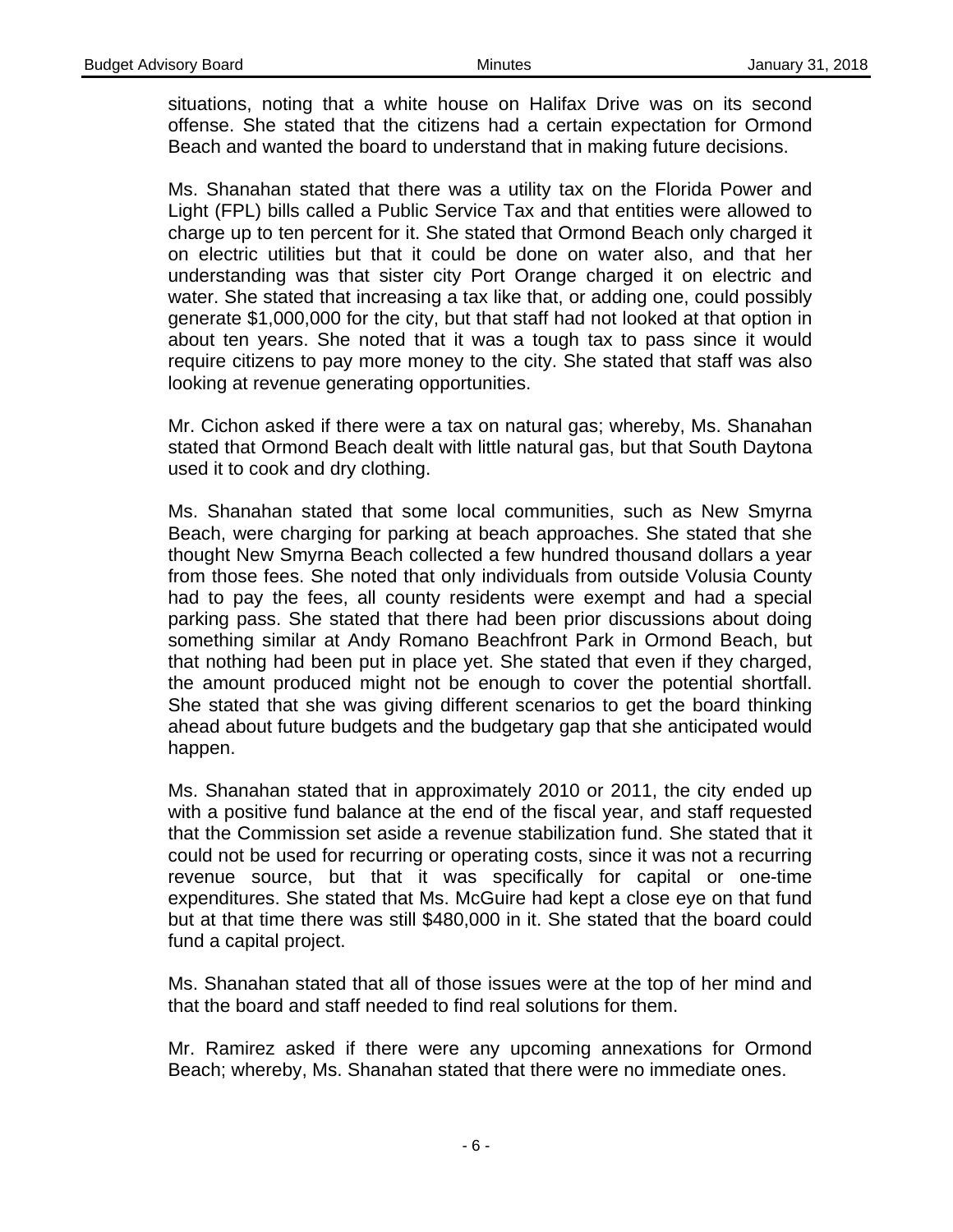Ms. Shanahan stated that Mr. Ramirez brought up a good point. She stated that she had recent discussions about that issue, and thought that there might be a few neighboring areas outside of corporate limits that the city would potentially end up providing water and sewer service to in the future. She stated that she thought Volusia County was considering getting out of the day-to-day water and sewer business since it was more of a city issue, than a county issue. She noted that the Latitude Margaritaville project was outside the corporate limits, but that Ormond Beach provided water and sewer to a portion of that project area, specifically the parcel of land where Hand Avenue would fall if it went across I-95 to the west, and north to Granada Boulevard. She stated that the county approached staff at one time about providing water and sewer to Halifax Plantation, north on U.S. Highway 1, but noted that if they were annexed into the city that there would be additional cost for fire and police protection.

Mr. Cichon asked if Ms. Shanahan was saying that the city had to annex an area in to provide water and sewer service to them, noting that that seemed like the opposite of what the city wanted to do; whereby, Ms. Shanahan stated that the city did not.

Ms. Shanahan stated that Mr. Cichon was speaking about growing the tax base. She stated that the city did want to annex, but that an annexation could only happen if an area was adjacent to an Ormond Beach address. She stated that the city could provide water and sewer service to a location that was not contiguous, noting that they never provided one without the other. She stated that in that situation, once that location became contiguous they were then required to annex into the city.

Mr. Cichon asked if that location was definitely required to annex in; whereby, Ms. Shanahan stated that they were and the city would make them sign an agreement.

Mr. Cichon asked about Ormond Beach supplying water and sewer to beachside; whereby, Ms. Shanahan stated that that was a completely different situation.

Ms. Shanahan stated that the city did provide certain services to Ormond-bythe-Sea, but that her understanding was that the agreements involved only agreed to provide water, no sewer since they used septic, and that the city could not compel them to annex in. She noted that the main reasons the city would want to annex Halifax Plantation was good property, nice homes, decent dollar value and not a lot of code or crime issues.

Mr. Cichon asked if the city supplied Halifax Plantation with water and sewer; whereby, Ms. Shanahan stated that they did not. Mr. Cichon asked if they were contiguous with the city; whereby, Ms. Shanahan stated that they were not, but that they could become contiguous, noting that contiguity could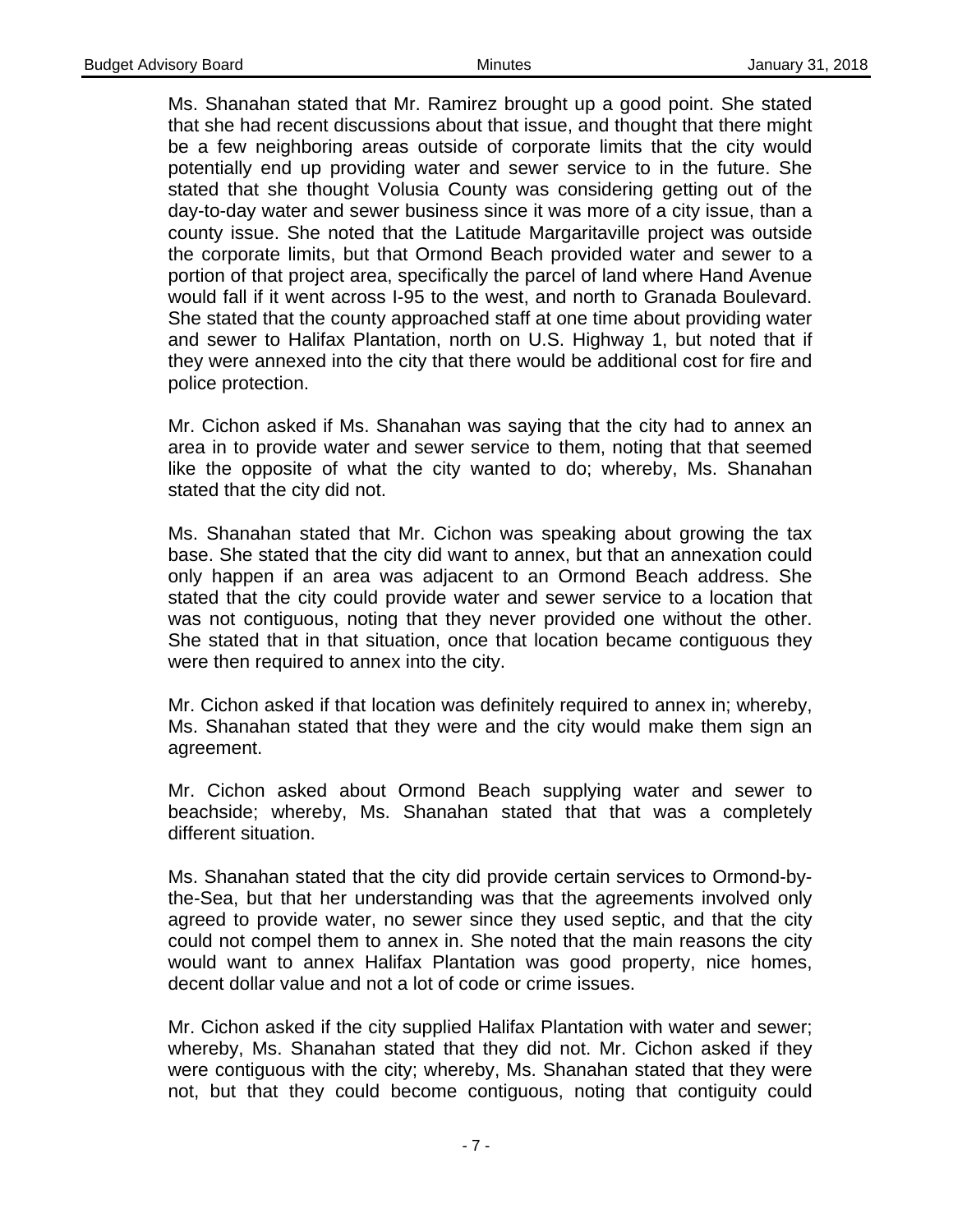happen across a body of water or a roadway. Mr. Cichon asked if contiguity could happen across a state park; whereby, Ms. Shanahan stated that she thought it could.

Ms. Shanahan stated that Volusia County had started more code enforcement in the Ormond-by-the-Sea area. She noted that when an annexation discussion had happened about 20 years prior, the residents did not want to annex into Ormond Beach because of the strict code enforcement. She stated that they preferred to have boats in the front yard, did not care if the grass was tall, or whatever. She stated that there was a rumor that the county might be considering a municipal services act for that area, and if that were the case, the residents might want to annex into the city because it would be cheaper for them in the long run.

Ms. Shanahan stated that an annexation could not happen across a county boundary, like Flagler County to the north, unless there was legislative authority. She noted that almost happened with the county run portion of Hunter's Ridge previously, but that it ended up vetoed.

Ms. Shanahan reiterated that she wanted the board to consider everything she mentioned in preparing for all future budgets.

Ms. Shanahan stated that she would be surprised if the homestead referendum did not pass on the ballot. She stated that it was a flawed system in her opinion, since an individual's neighbor would not pay the same amount as that individual, but they were both receiving the same service. She noted that whatever happened, the city could not change the system and would have to go with it.

Mr. Cichon asked if anyone personally knew Representative Tom Leek; whereby, Ms. Shanahan stated that she knew and had prior conversations with him, but did not think that holding a public meeting with him was the answer.

Ms. Shanahan stated that certain services the city provided were not sexy. She stated that they provided water to drink, the ability to flush a toilet, a street to drive on, fixed potholes, and cleared storm drains, just to name a few. She noted that everyone loved the police and fire departments, which was great, but that public works and public utilities did not receive the same appreciation. She stated that an individual would hopefully only call the police or fire once in a lifetime, where the other services were essential and used on a daily basis.

Mr. Cichon stated that he disagreed with Ms. Shanahan and noted that when he was without water, during a hurricane or storm, that service seemed much more important than police and fire.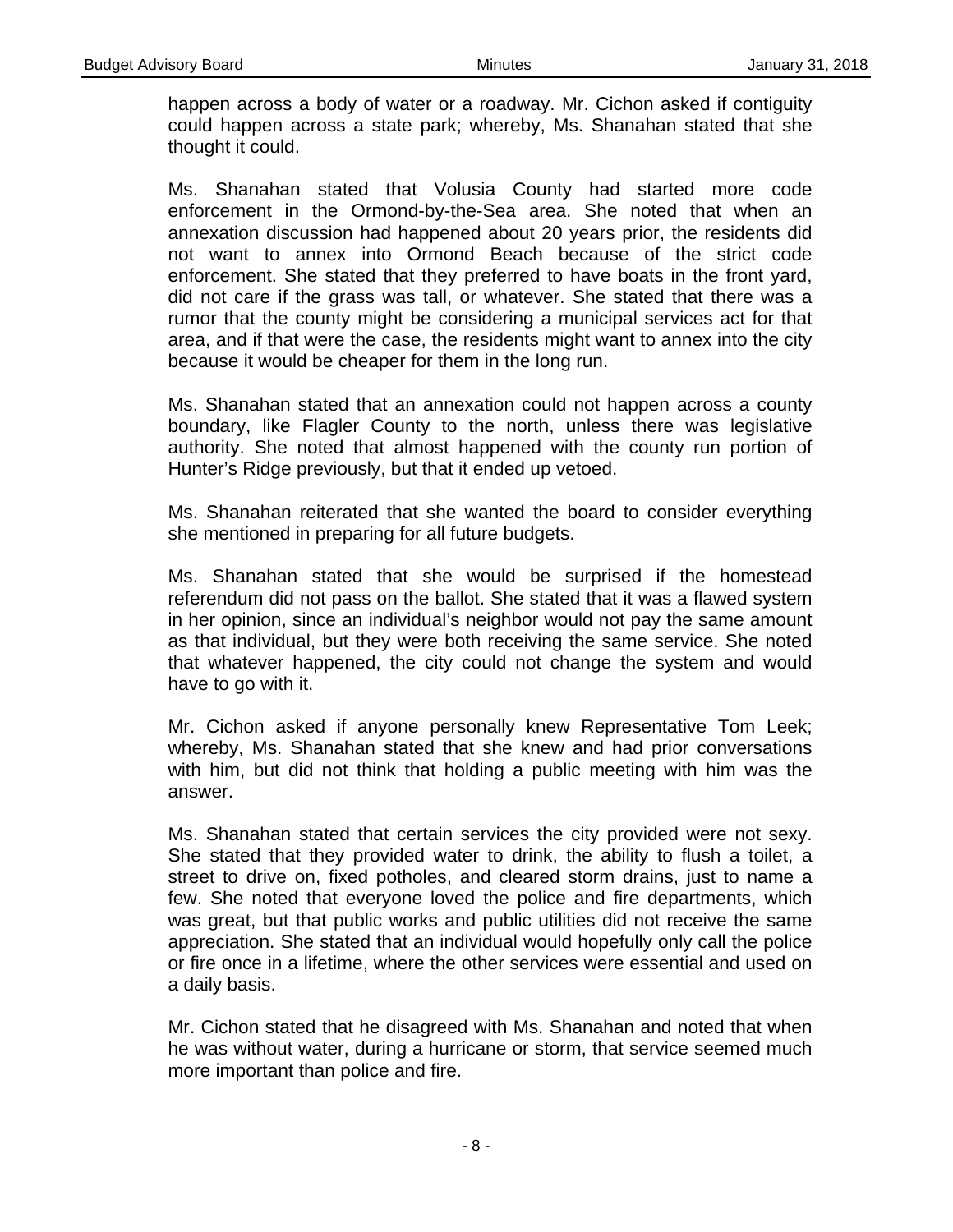Ms. Shanahan agreed with Mr. Cichon and stated that she was proud of how the city had performed during those times.

Mr. Tilley stated that he heard them saying that he could turn his faucet on every morning and flush his toilet every night, but thought nothing of the fact that the city provided those services.

Mr. Cichon stated that once an individual was without something, there was more appreciation for it. He stated that if he had no electricity, he would appreciate it all the more.

Mr. Ramirez stated that all of them made good points.

Ms. Shanahan reiterated that the citizens of Ormond Beach stood behind the city in prior situations and were willing to accept paying a little more in taxes, if they could keep the services that they were used to having provided. She stated that although certain measures had been taken previously, staff and the board needed to continue looking at new ways to do things differently.

Ms. Shanahan wondered if anyone in the group had heard of a fire service fee. She stated that it was when a city levied a separate fee for fire service only, and that it did not pertain to emergency response vehicles or EVAC/Emergency Medical Services. She stated that they were hugely unpopular with residents and made them question the amount of property taxes they paid. She noted that the City of Ormond Beach received \$10,000,000 in property taxes, but that amount was not enough to cover both the police and fire department budgets, and that it barely covered one of those budgets. She stated that she had heard Port Orange discussing that issue and that the residents seemed receptive to the idea, but that she was not aware of anyone that had approved that fee in the prior ten years. She stated that the City of Palm Bay had considered it a few times, but that it had gone down in flames. She noted that some fire unions supported the fee thinking that they would get more benefits and pay from that money, but others opposed it because they did not want to be the 'bad guy' asking for another tax.

Ms. Shanahan stated that she did not see the City of Ormond Beach going that direction and could see them pursuing a public service tax on utilities instead.

## **8. OTHER BUSINESS**

Mr. Ken Kimble asked for other business; hearing nothing he adjourned the meeting.

## **9. ADJOURNMENT**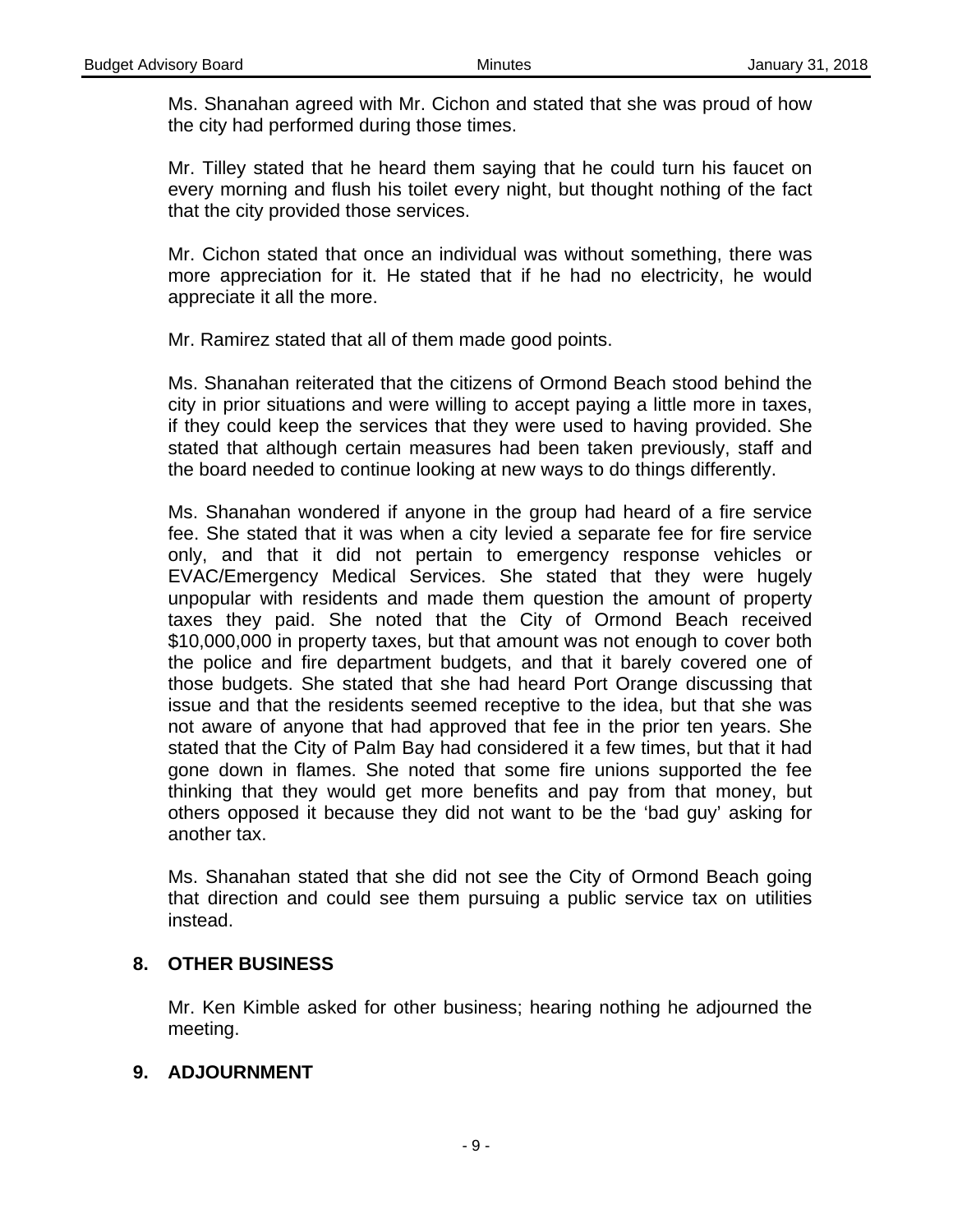The meeting was adjourned at 5:48 p.m.

\_\_\_\_\_\_\_\_\_\_\_\_\_\_\_\_\_\_\_\_\_\_\_\_\_\_\_\_\_\_\_\_\_

Respectfully submitted,

\_\_\_\_\_\_\_\_\_\_\_\_\_\_\_\_\_\_\_\_\_\_\_\_\_\_\_\_\_\_\_\_ **Example 21 Wendy Nichols, Recording Secretary** 

Attest:

Ken Kimble, Chairman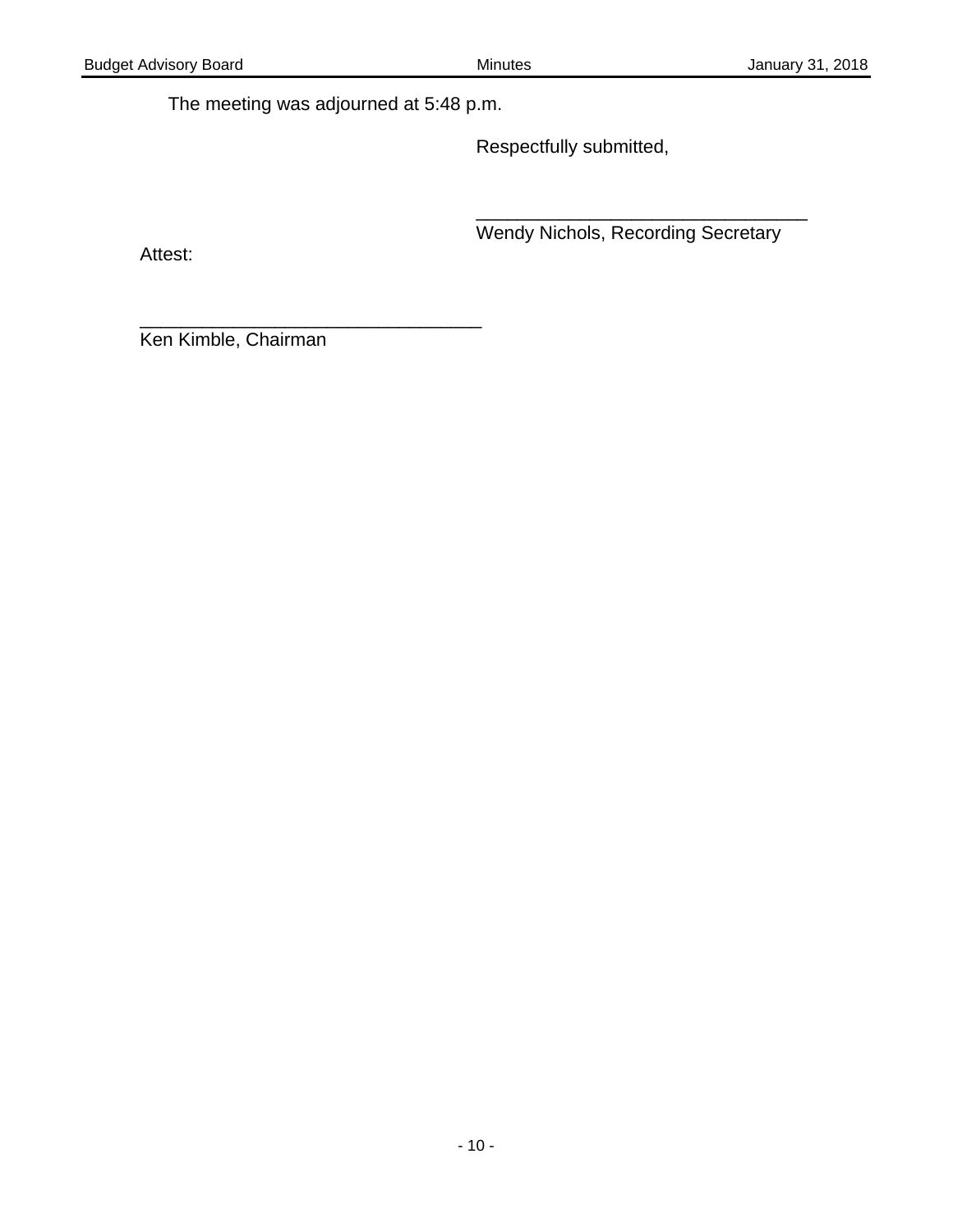### **MINUTES CITY OF ORMOND BEACH CITY COMMISSION FINANCIAL TRENDS WORKSHOP**

### March 6, 2018 **6:00 p.m. City Commission Chambers March 6.2018**

### **I. CALL TO ORDER**

Mayor Bill Partington called the meeting to order at 6:00 p.m.

Present were Mayor Bill Partington, Commissioners Dwight Selby, Troy Kent, Rick Boehm and Rob Littleton, City Manager Joyce Shanahan, City Attorney Randy Hayes, Finance Director Kelly McGuire, Assistant Finance Director Chris Byle, and Budget Advisory Board members Bill Harper, Kenneth Kimble, and Scott Cichon.

Ms. Joyce Shanahan, City Manager, thanked the City Commission for having the meeting. She stated that it was the kickoff meeting for staff's budget development with general direction from the Commission on where they would want to go with the budget. She stated that there would be more opportunities in future meetings to speak about the issues; in June to discuss the Capital Improvement Project (CIP) budget process, in July to discuss the operating budget and set the tentative millage rate, and two in September on the budget overall. She noted that it would not be the last time that the Commission heard about the budget, but that it gave staff direction as they began to formulate the operating and capital budgets. She introduced Finance Director Ms. Kelly McGuire and Assistant Finance Director Mr. Chris Byle.

Ms. Kelly McGuire, Finance Director, thanked the Budget Advisory Board for attending the workshop and noted that it was their first time to see the presentation. She stated that they would take direction from the Commission and discuss details of the budget in their monthly meetings over the upcoming months.

Ms. McGuire stated that the Commission was provided polling device keypads, as they had been in past workshops, and would use those to select their answers on some questions that would be posed to them.

## **II. FINANCIAL TRENDS**

## **Long Term Financial Plan Policies**

Ms. McGuire stated that she would start by reviewing the long term financial plan that had been approved the prior year. She stated that the plan called for the city to maintain a tax rate to fund the desired service level, whatever they determined that desired service level was. She stated that it called for providing wage adjustments per the existing contracts and that if the city decided to add new services or facilities, they would have to find a new recurring revenue service. She noted that they were not going to add anything new using the General Fund balance or an existing revenue source, as those were already allocated to other expenses.

Ms. McGuire explained that there was a policy in the General Fund to maintain the undesignated reserves at a minimum level of 15 percent of net expenditures, noting that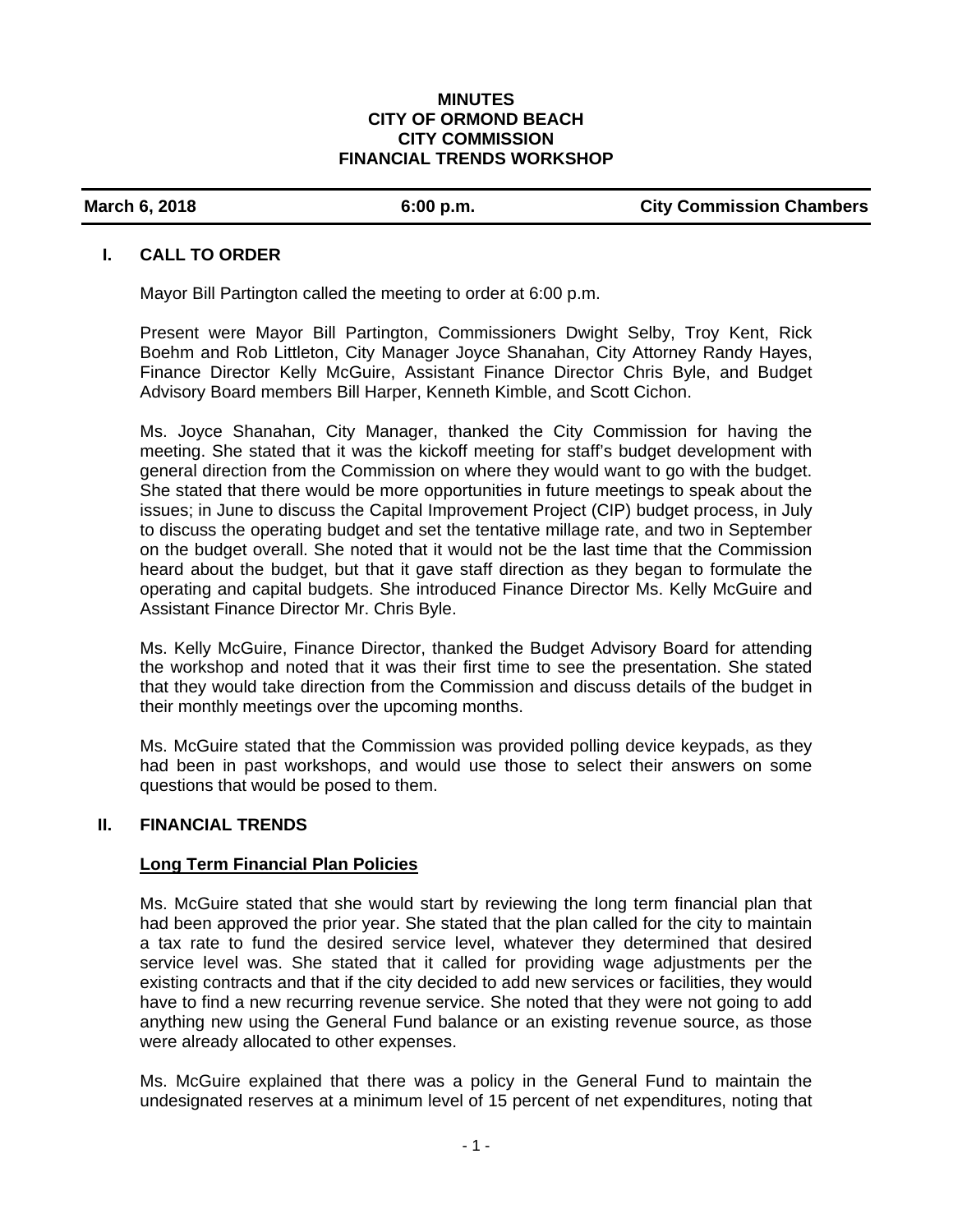the current rate was at 18.72 percent and well above that level. She stated that 15 percent dollar wise would be about \$5,200,000 and that the current rate was about \$1,200,000 over that. She stated that the policy for leisure services fees was to adjust them annually to capture ten to 20 percent of associated expenditures. She stated that they had been adjusting them by three percent and that they were currently capturing 15 percent of expenditures. She noted that the goal there was not to fully cover the recreation programs with those fees, explaining that to do so the city would have to charge such a high fee that no one would participate.

Ms. McGuire noted that the city had a number of dedicated millages. She stated that on a resident's property tax bill the tax was listed as one amount, but that the city parceled their portion into the General Fund and the separate millages. She stated that some went to the Facilities Renewal and Replacement Fund. She explained that instead of setting a target millage rate, they had established a target dollar amount. She stated that the target was \$500,000 in annual funding for that facilities renewal and replacement millage. She stated that another millage was for the General Capital Improvement Fund. She noted that the target dollar amount for that millage was \$400,000.

Ms. McGuire stated that there was also a General Vehicle and Equipment Replacement Fund dedicated millage, with a target dollar amount of \$225,000 annually. She stated that there was a Transportation Fund, which had a dedicated millage that was annually funded at \$500,000. She noted that the city had done rather well with those dollar amounts and was not presently looking to change them.

## **General Fund Budget Estimates**

Ms. McGuire stated that the General Fund stood at \$32,762,088, that there was no shortfall, and that they were not using the fund balance to fund any of the recurring expenses. She noted that they were in a good place to start out. She stated that looking at the next year they were assuming a four percent growth in the taxable value, the tax rate would remain the same, and that they would potentially increase the vacancy rate to five percent, which meant that they would be budgeting 95 percent of the payroll.

Commissioner Selby asked what a five percent increase of vacancy savings rate was; whereby Ms. McGuire clarified that it should say five percent in vacancy savings rate.

Ms. McGuire stated that the city was currently doing four percent, which meant that they were budgeting 96 percent of payroll, but thought they could bump it up from four to five percent and budget for 95 percent of payroll.

Ms. McGuire stated that the assumptions for fiscal year 2018-19 also included a three percent increase in wages. She stated that the assumptions also included a ten percent increase in healthcare costs, but that there would be further conversations about it. She stated that there was also a two percent increase in operating expenses assumed. She stated that all of that should get the city pretty close to even, with approximately \$30,000 of revenue in excess of expenditures, which was not too bad. She stated that looking further ahead the city would start to see shortfalls, noting that those amounts were largely dependent on what happened with wages, the tax bill, and other information. She stated that four percent going forward was very conservative.

Commissioner Kent asked if that were four percent in wages or taxable value; whereby, Ms. McGuire stated that it was in taxable value.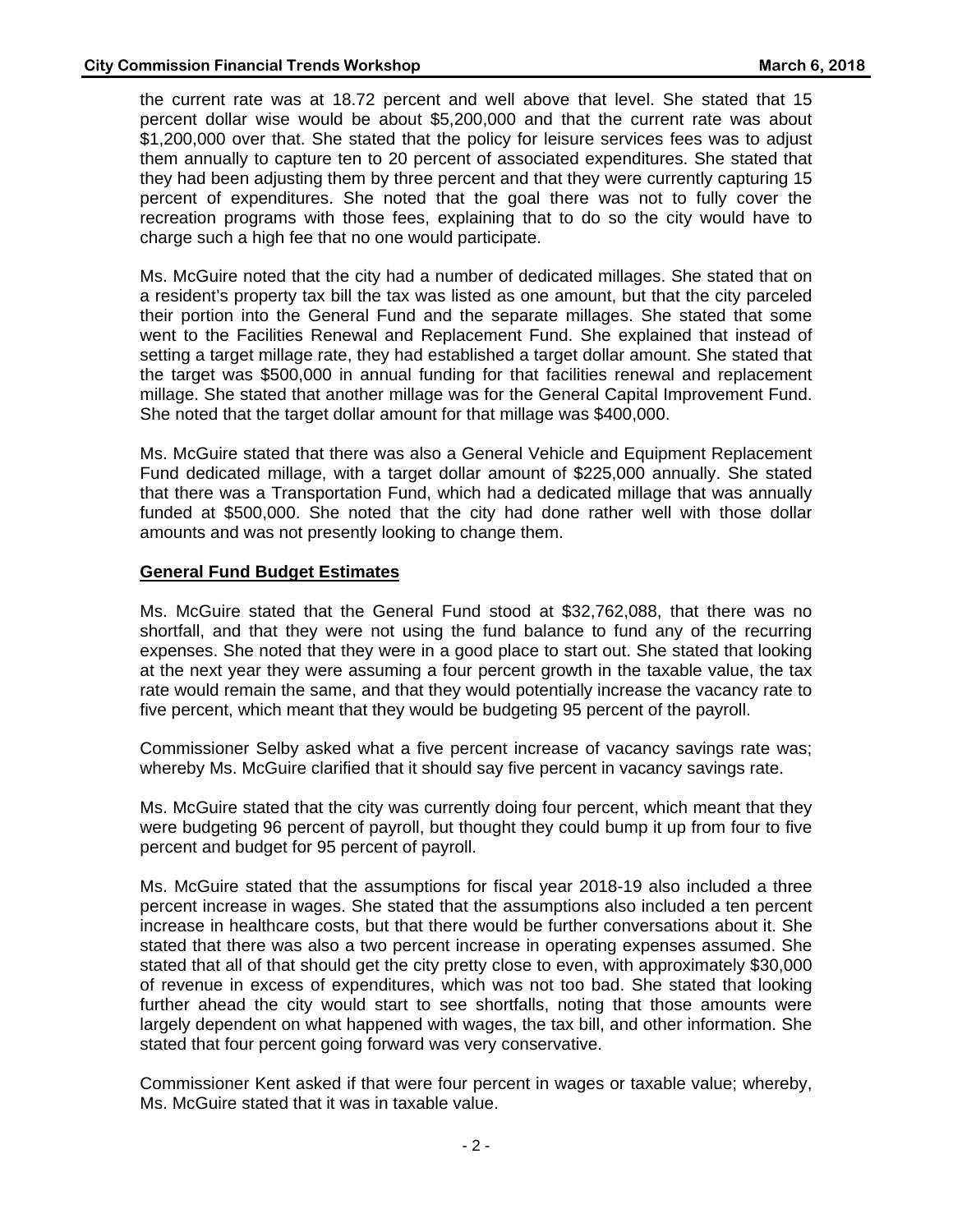Ms. McGuire stated that they liked to start out assuming the worst and go from there. She noted that if the city saw a five, six, or seven percent increase, which was more realistic, those shortfalls would go away. She stated that that was also assuming that the tax rate did not adjust down or that there would be more than a three percent salary increase.

Ms. McGuire stated that the only issue and real concern was if the homestead exemption amendment passed in November of 2018. She stated that the \$800,000 shortfall from that exemption was not included in the fiscal year 2019-20 budget, so the estimated \$300,000 shortfall would turn into an estimated \$1,100,000 shortfall. She noted that they would not discuss that issue at that point, but would continue to bring it up so that when it came around, no one would be surprised. She reiterated that the budget for the upcoming year looked good for the General Fund and that there was not a great deal of concern.

## **Tax Rates**

Ms. McGuire stated that the assumptions were that the General Fund would be adequate to generate the revenue necessary, and also meet the overall tax rate. She noted that for the Facilities Renewal and Replacement Fund, General Capital Improvement Fund, General Vehicle and Equipment Replacement Fund, and Transportation Funds, there was a target dollar amount. She stated that for the total operating millage, there was a target amount, and noted that it was the current operating millage rate of \$4.2843. She explained that they essentially had to back into the General Fund amount. She noted that the displayed tax rates chart was what was being proposed for budgeted purposes, noting that it showed how the rate was split out amongst the funds. She stated that the overall tax rate in all of the years projected was the same at \$4.2843.

Commissioner Selby asked if it made sense to have the four funds outside the General Fund set as fixed numbers and not adjust them for inflation; whereby, Ms. McGuire stated that the city could do that.

Ms. McGuire stated that the larger financial plan did not call for that and they decided to target a dollar amount, but that could be changed. She stated that if they adjusted those four funds and let them increase proportionate to the taxable value, then those funds would get more money each year but the General Fund would get less. She stated that it was really a question of where they wanted to put those dollars.

Ms. Shanahan stated that at one time, she thought the city did have a millage rate assigned to those funds but that during the heart of the recession, the city was not able to fund at that level. She noted that a few years prior, the City Commission went to a fixed dollar amount using ideal amounts each year, with the understanding that there would be inflation. She stated that she thought the city could make due in this scenario.

Commissioner Selby stated that he was not necessarily proposing a fixed millage rate, but asked if the dollar amounts were sufficient to do what needed to be done or would the amounts have to be raised at some point in the future; whereby, Ms. Shanahan stated that she thought they were sufficient.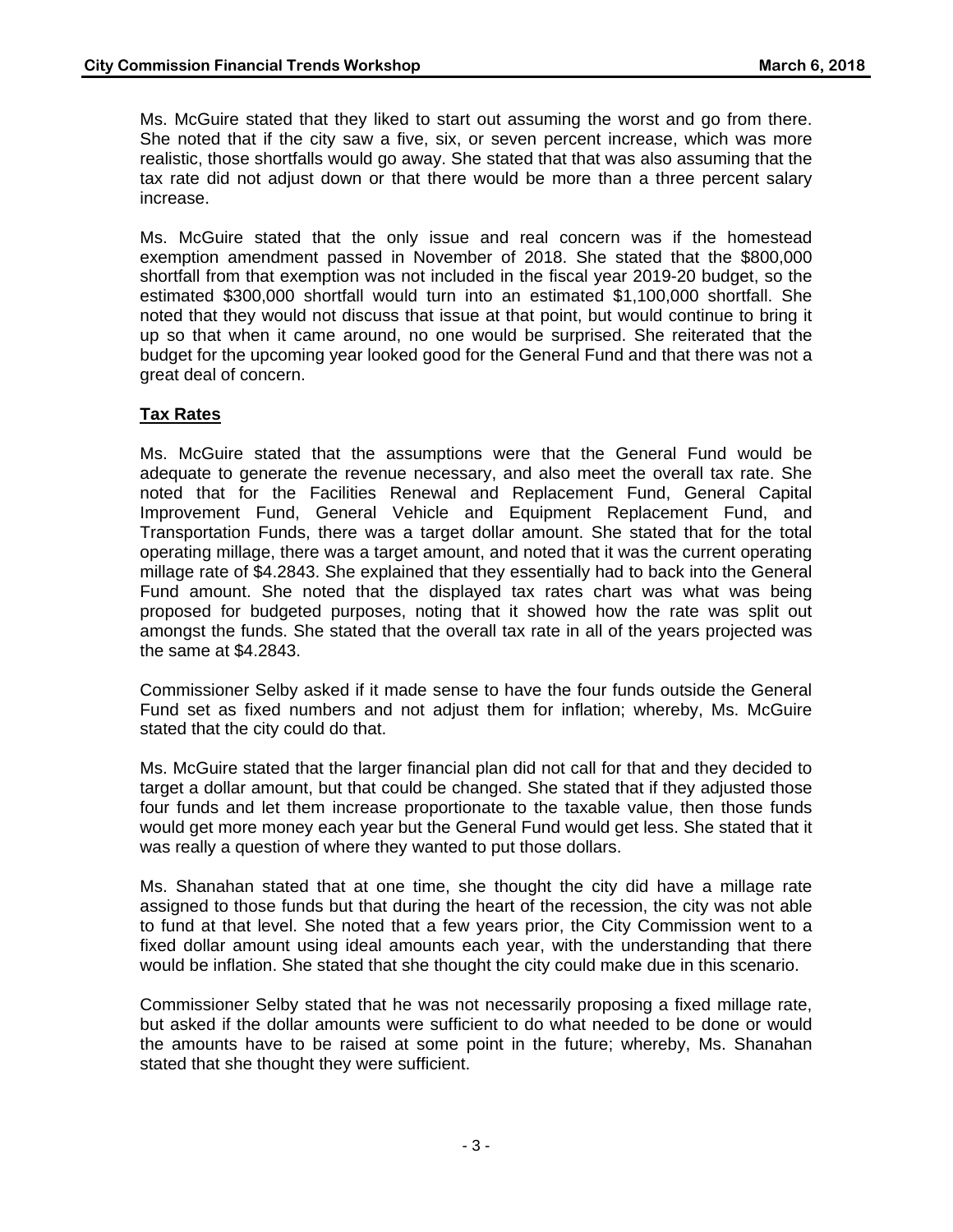Ms. McGuire stated that she did think Commissioner Selby was correct and that at some point, they would have to raise the dollar amount. She noted that the five year capital plan had been approved and that it would be reviewed at the June meeting with the listed assumed dollar amounts. She stated that staff was planning around those numbers and since there were not any deficiencies to speak of, they were comfortable with the numbers.

Ms. McGuire asked the Commission the following question and instructed them to select their answer by pressing the corresponding number on their handheld keypads:

- *Should the current tax rate be used for FY 2019 budget development?* 
	- 1. Yes
	- 2. No

**Ms. McGuire noted that four respondents, or 80% of the Commission, selected option #1 – yes**; **indicating that the city should use the current tax rate for FY 2019 budget development, and that one respondent, or 20% of the Commission, selected option #2 – no, indicating that the city should not use the current tax rate for FY 2019 budget development.** 

Commissioner Kent asked if they could discuss the results; whereby, Ms. McGuire stated that they could.

Commissioner Littleton stated that in looking in the Capital Improvement Plan (CIP) at projects, he did not think \$225,000 would be sufficient for the General Vehicle and Equipment Replacement Fund in two years and thought that it would be closer to approximately \$389,000. He stated that he was proposing to give more to that fund and move it up to \$250,000. He noted that there were not a lot of transportation projects coming in the next few years that were listed in the CIP, so he was prepared to move that amount from \$500,000 down to \$400,000.

Ms. Shanahan stated that she wanted to make sure the Commission understood something about the Transportation Fund. She clarified that the city used most of that money to resurface local roadways, and that did not take into account any of the big projects, i.e. Hand Avenue extension or expanding intersections, that were on the list if the half-cent sales tax was approved by voters in November of 2018. She stated that the city was on a 20 year cycle for resurfacing roadways and asked City Engineer Mr. John Noble to correct her if that was wrong.

Mr. John Noble, City Engineer, stated that Ms. Shanahan was correct.

Ms. Shanahan reiterated that the bulk of the Transportation Fund was to resurface the roadways once every 20 years and did not think that the Commission would want to reduce that.

Commissioner Littleton stated that it was his understanding that the amount for resurfacing the roadway was exactly how much the city took in from the gas tax. He reiterated that he thought the city could do the \$400,000 in Transportation.

Ms. Shanahan stated that her understanding was that the gas tax money received not only went to resurfacing the roads, but also to roadway lighting. She stated that that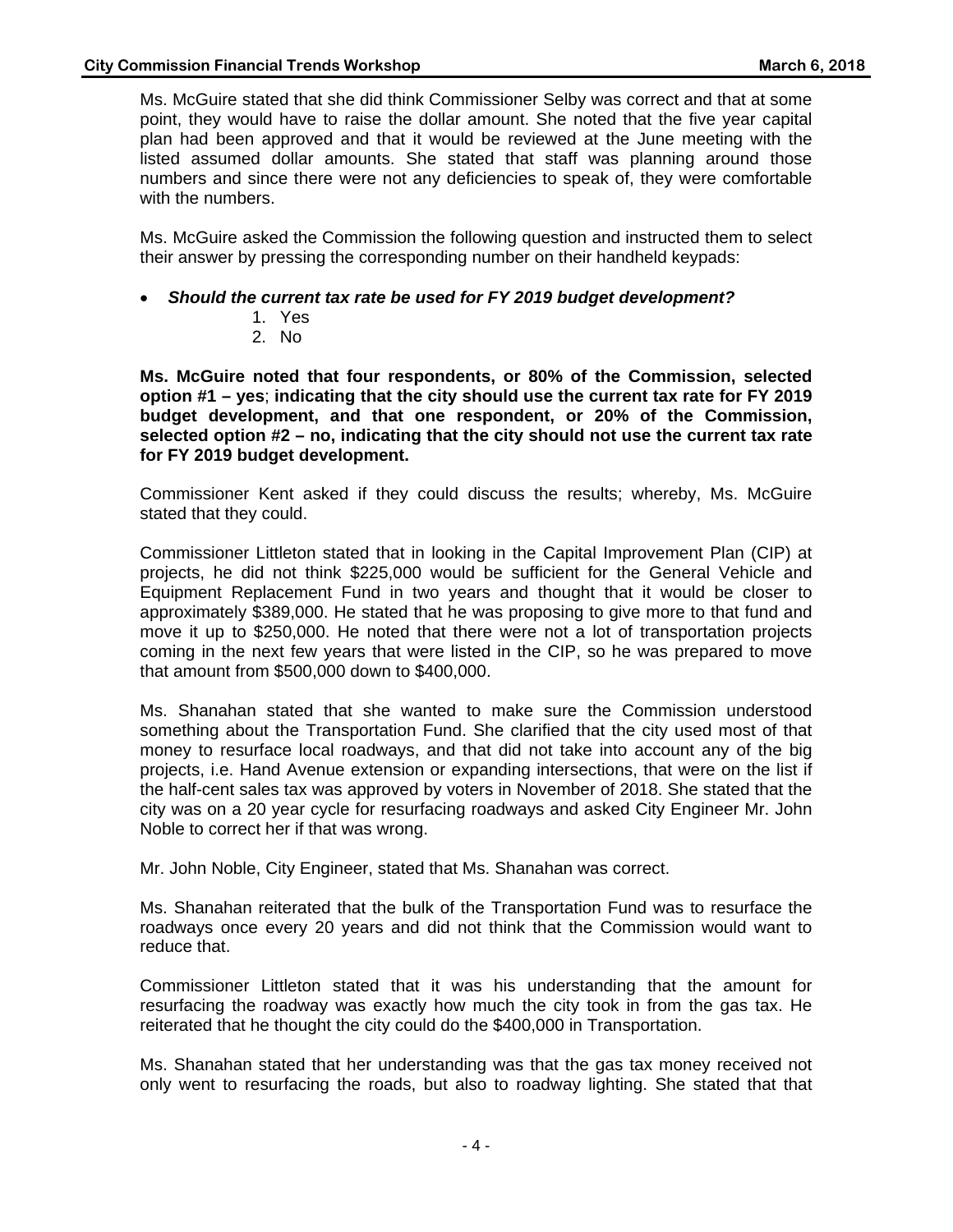amount would be a separate bill altogether, but noted that it was part of the cost and included all lighting, including Florida Power and Light poles.

Ms. McGuire stated that approximately \$550,000 each year went towards the lighting.

Ms. Shanahan stated that the Commission could do what they wanted, but felt that they should have all the facts before making the decision.

Commissioner Kent stated that his main reason for discussing the results was because he wanted to know who was in favor of the current tax rate and who was against it, since it was 80 percent and 20 percent respectively, noting that he did not think that it was a secret. He stated that he was in favor of it because he thought that the tax and millage rates were appropriate for the level of services that Ormond Beach gave to their residents. He noted that he also liked to pay bills on time and thought that it allowed for that.

Commissioner Kent stated that he had struggled with the vote the prior year where Commissioner Littleton voted for the budget, but not for the tax increase and was concerned. He stated that since then Commissioner Littleton had voted out up to \$152,000 in projects, but thought he had around \$750,000 to \$800,000 more to vote against before October 1, 2018 came around. He wondered what Commissioner Littleton's plan was. He stated that he wanted to understand Commissioner Littleton's thinking because he might change his vote that way instead and he wanted to gain knowledge on things that he had not thought about in order to make things better in Ormond Beach. He noted that as elected officials they could vote how they wanted, but there had been another elected official that previously served and would do that exact same thing. He stated that that individual would vote against the millage rate because by law it was considered a tax increase, even though it was exactly the same, but would do it so that they could say that they voted against it, then turn around and vote for every spending item. He stated that it bothered him when someone did that. He asked for more thoughts from the group.

Commissioner Boehm stated that his stance had never changed and that he believed that the city needed to take care of what they owned including all facilities, all property, all buildings, all vehicles, all roads, etc. He stated that the city had the same obligation that a private homeowner, corporation, or anyone else had in maintaining what it owned and what it was responsible for taking care of. He noted that this was the means by which to do that and that he was in favor of the current tax rate.

Mayor Partington stated that he was in favor of the current tax rate also. He stated that he and Commissioner Kent had the benefit of watching budgets go through over the prior 15 years and noted that there ended up being a lot of hoopla over such small variations of the actual tax bill from the city's perspective, that it really did not make sense to play traditional Washington politics with a little budget. He stated that they had experienced a hardcore conservative mayor who led the charge for some of the biggest tax increases that Ormond Beach had in years.

Commissioner Kent stated that it was 17 percent one year.

Mayor Partington stated that even though that mayor was conservative, part of that conservatism was the freedom for the city and its residents to choose what level they wanted to fund themselves at, how they wanted to create their city, and what services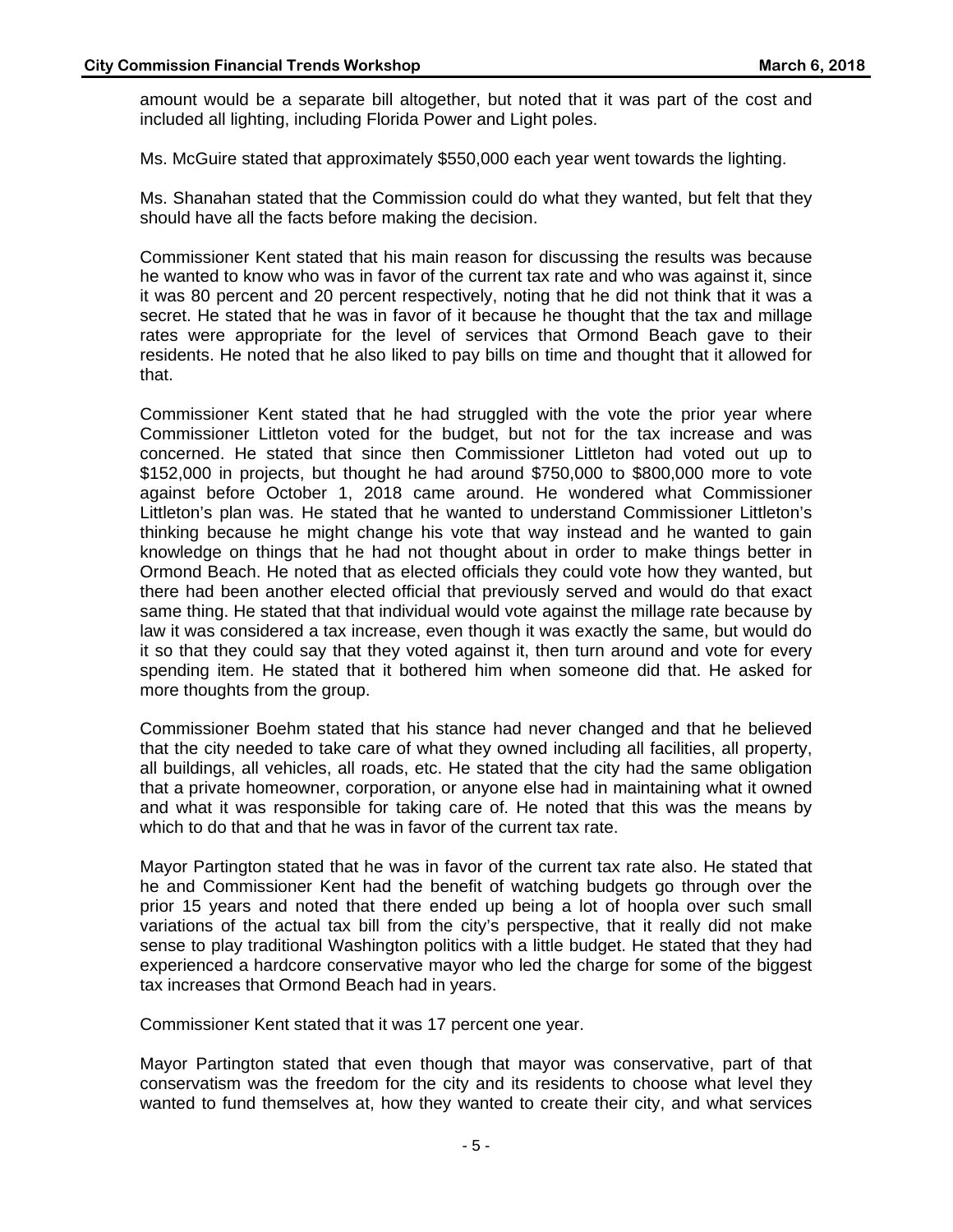they wanted to provide and pay for them. He stated that even though the city had demand for road paving, on a 20 year cycle, that there were any number of demands for certain items and the city did not have money to do that. He stated that in that instance, \$500,000 was not adequate for transportation. He noted that the city's staff did a great job with the budget, got a lot of bang for their buck, and that he was comfortable with maintaining where they were at that point. He stated that additional items would have to be addressed separately.

Commissioner Selby stated that Commissioner Littleton must have been the one against the tax and wondered how high he wanted to raise it.

Commissioner Littleton stated that in the long term financial planning, he wanted to increase the leisure services fees and capture a minimum of 20 percent, but up to 25 percent, of the associated expenditures. He stated that he knew that might take a few years to get it up to that, but thought it was something that the city could do. He stated that the city was giving the citizens light emitting diode (LED) lights and they cost money.

Commissioner Selby asked if the range was ten to 20 percent; whereby, Ms. McGuire stated that he was correct and that the city was at 15 percent. She stated that if it went up to 20 percent, a five percent increase, that would be approximately \$25,000.

Commissioner Selby asked if it were a one third increase that someone was paying; whereby, Ms. McGuire stated that he was correct.

Commissioner Kent stated that he had recently signed up his son, Wyatt, for baseball and that it had cost over \$100. He noted that Mr. Kimble's daughter played softball and thought the fee for her was probably similar. He stated that he disagreed with Commissioner Littleton on adjusting the leisure services fee, noting that it had been less in the past and was adjusted over the years. He stated that an increase of even \$50 would make a huge difference to some citizens. He stated that residents expected something different than what they would get from sister cities and that Ormond Beach had a different level of service that they provided.

Commissioner Kent stated that he had not heard an exact answer about changing the current tax rate and wondered what the tax rate should be if the current one was not what they should have. He wondered what staff was doing wrong. He wondered what the leadership on the Commission was doing wrong so that they could do it right.

Commissioner Littleton stated that in regards to the leisure services fee, the five year increase average had been 3.99 percent and that instead of raising it three percent, to go ahead and raise it four percent to be consistent with the average. He stated that he would like staff to prepare a budget, which showed the millage with a rollback rate for example, and compare it to the budget with the current rate, so that the Commission could hash it out and meet in the middle somewhere.

Commissioner Selby stated that in the current budget, city taxes went up a \$13 average per person for the year, and noted that the amount was totally justifiable for the quality of life in Ormond Beach. He stated that in his opinion, it was not worth looking at or doing roll back since the actual dollars were tiny for the quality of life. He stated that the bigger issue was making sure the homestead exemption amendment did not pass in November 2018. He noted that if the amendment passed, that it only benefitted the people who were in the \$100,000 to \$125,000 range, and that everyone else would have to pay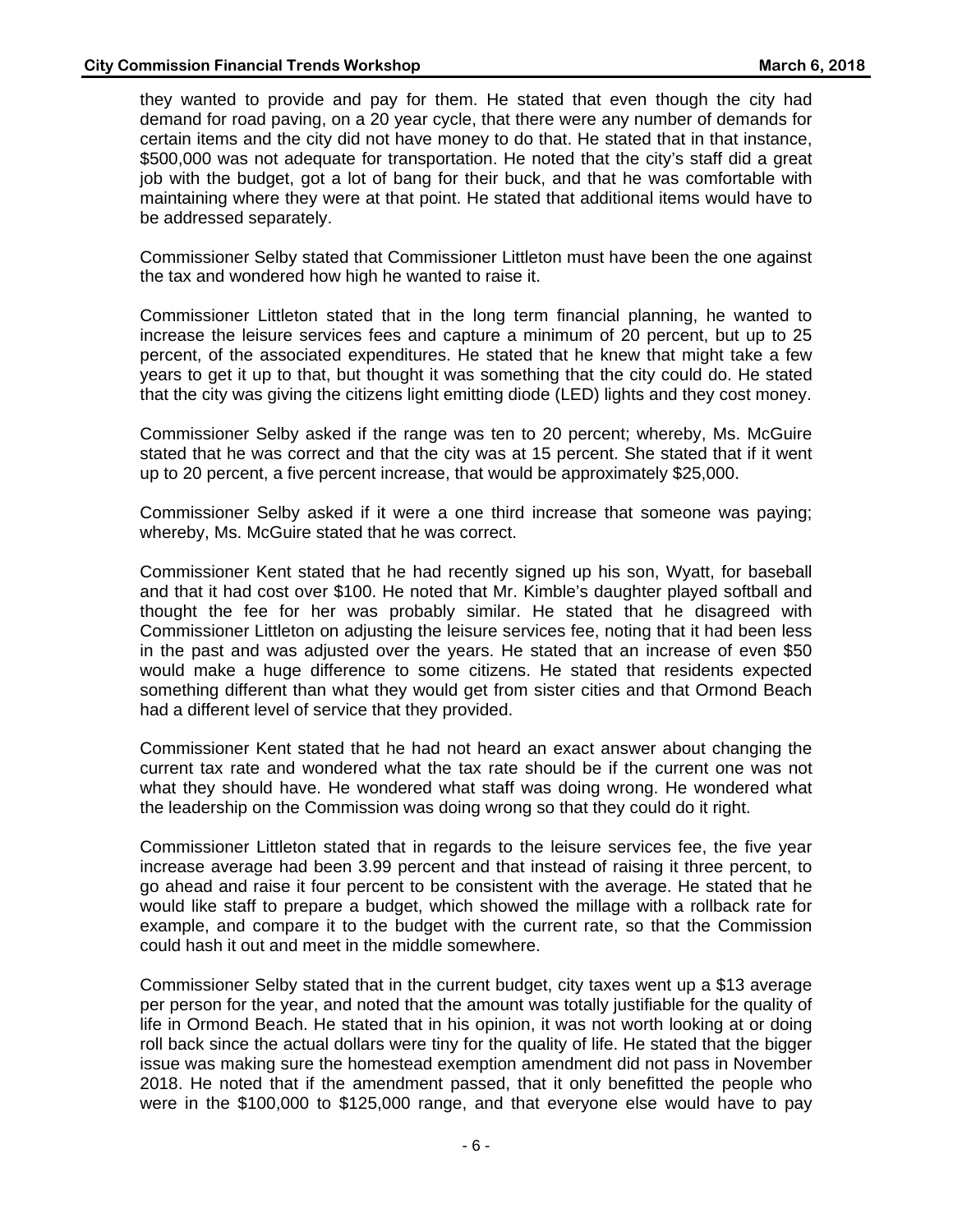more or the city would have to decrease the budget by \$800,000. He stated that was extremely unfair.

Mayor Partington stated that it was a tax shift, not a tax cut, and that it was definitely unfair.

Commissioner Boehm stated that they needed to keep in mind the union contracts for employees to get a three percent pay increase. He stated that if the city went with roll back something would have to be cut elsewhere, in order to meet all of those agreed upon expenditures. He stated that he was hearing the idea to cut services that the city provided in order to keep a rate the same, which he thought was already low, instead of staying with the same rate currently in place.

Commissioner Selby stated that one of the hardest things to do was to have reserves for replacements. He stated that the current fixed dollar amount might not be enough in the future, as costs rose, and that they would need to reevaluate down the road. He stated that he was proud of Ormond Beach for having the discipline to repave their roads as needed, instead of letting them go or removing it from the budget, and then having crappy roads which would take a gigantic expenditure that required a massive tax increase.

Commissioner Kent stated that none of the current Commission could take credit for the roadway millage that was in place, noting that it had been created by wise people on the prior Commissions. He stated that when Commissioner Boehm was serving as Chairman of the Leisure Services Advisory Board, he went into the Chambers and shamed the Commission for not taking care of what they owned, especially when the Nova Recreation Center had to be shut down due to rain penetrating the facility. He stated that Mayor Partington looked at him and they vowed not to let it happen again while they were on the Commission.

Commissioner Kent thanked Commissioner Selby for explaining the extra homestead exemption in a way that he had not heard before. He stated to Commissioner Littleton that if they went to roll back, he wanted to be told where they would be cutting the funds so that he could communicate that to the residents and let them know what services would not be available anymore. He stated that if he went to roll back in his personal budget, he would have to cut something else so that Wyatt would be able to eat, since he was eating more these days as a growing boy. He reiterated that he wanted to be shown the leadership and direction of what would be cut going to roll back.

Ms. Shanahan pointed out that what Commissioner Selby stated had happened during the recession. She stated that many of Ormond Beach's sister cities did not have any specialty funds during the recession, and thus were having difficulty paving roads, replacing vehicles, and repairing facilities, noting that they were currently behind and having to play catch up since that time. She noted that Ormond Beach was penalized some because they had been good stewards and continued to do that. She stated that Commissioner Selby was correct in that if those things were eliminated, it was harder to add them back, but that once they were there and had a line item, the city was disciplined to use it for that item.

Mayor Partington stated that when he and Commissioner Kent joined the Commission, it was during a time when the city had gone to roll back three, four, or five years in a row. He stated that the conservative mayor then led the charge for a 17 percent increase,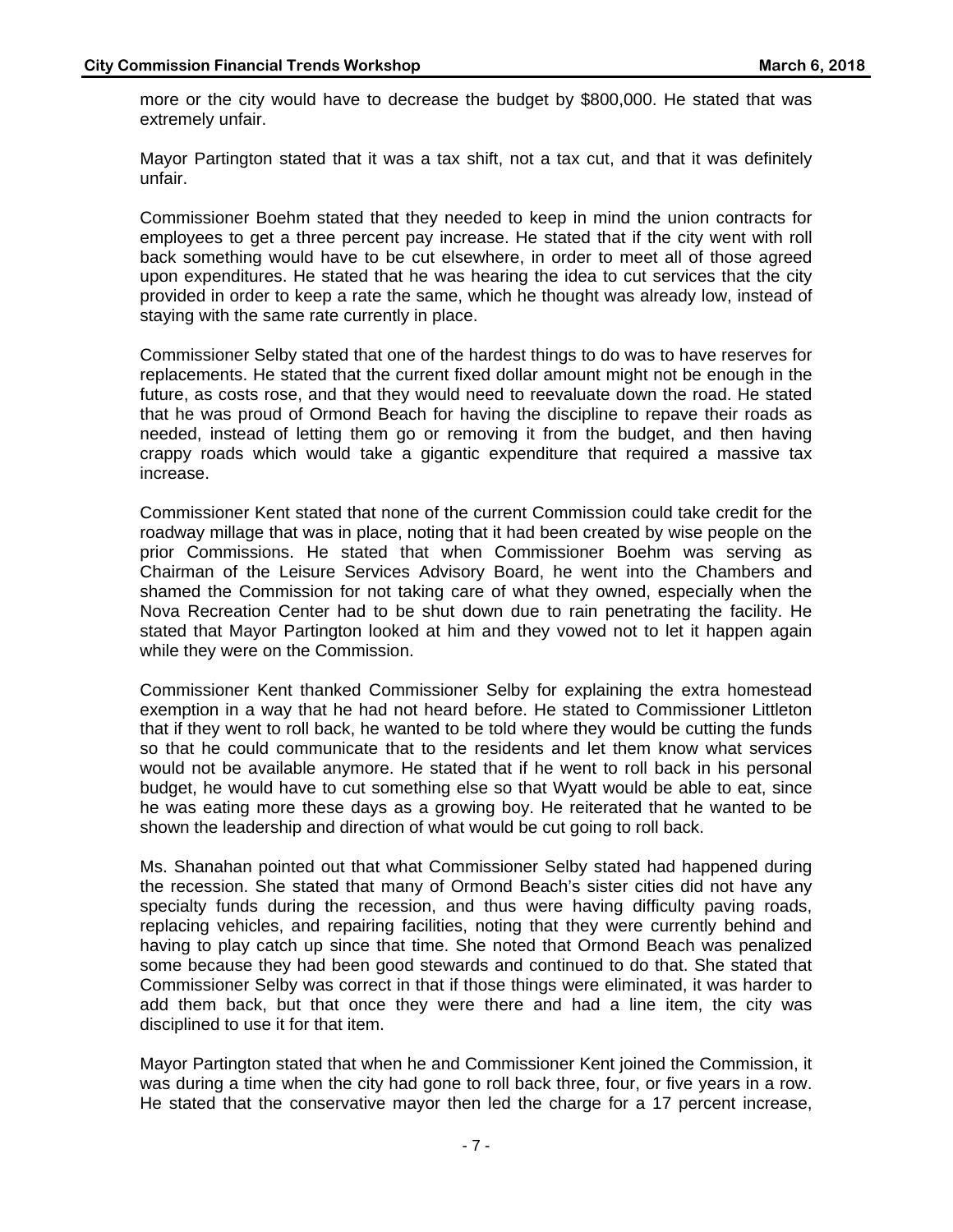which was somewhat extreme. He stated that he would trust staff that did an amazing job with award winning budgets year after year, and rely on the numbers that they provided which had been heavily vetted and were detailed with reason behind all of them. He stated that he would not agree to much of an increase with the leisure services fee, since Leisure Services Director Robert Carolin and staff knew what was needed to allow kids, who might not otherwise be able to afford it, to participate in activities run by the city. He noted that it was fairer to residents to bring them along a little each year, than to give them five years off and shock them with a 32 percent increase. He stated that that was crazy and that the city's budget had worked well for years, so they should continue that direction.

Commissioner Kent stated that during one of biggest financial downturns in the history of his life, Ormond Beach residents voted overwhelmingly to tax themselves more for a beachfront park.

Ms. Shanahan clarified that the meeting was only to give staff general direction and that they were not voting, only designating what was preferred. She clarified that Mayor Partington, Commissioner Selby, Commissioner Kent, and Commissioner Boehm had said "yes" and that Commissioner Littleton was a "no".

## **Leisure Services Fees**

Ms. McGuire explained that each year there was an automatic three percent increase in the leisure service fees. She stated that if the city went to four percent instead of three percent, the additional percent increase would only generate about \$5,000.

Commissioner Kent asked how long they city had been doing that; whereby, Ms. McGuire stated that it was at least seven years.

She noted on the chart she displayed that the expenditures were increasing, while the revenue was both not coming close to covering the cost of the services, and also not really changing. She explained that that was because even if the fees were increased by three percent, it was a very small figure to begin with.

Ms. McGuire asked the Commission the following question and instructed them to select their answer by pressing the corresponding number on their handheld keypads:

## *Should the 3% annual adjustment to Leisure Services fees be continued?*

- 1. Yes
- 2. No

**Ms. McGuire noted that four respondents, Mayor Partington, Commissioner Selby, Commissioner Kent, and Commissioner Boehm, or 80% of the Commission, selected option #1 – yes**; **indicating that the city should continue its 3% annual adjustment to Leisure Services fees, and that one respondent, Commissioner Littleton, or 20% of the Commission, selected option #2 – no, indicating that the city should not continue its 3% annual adjustment to Leisure Services fees.** 

## **Water & Wastewater / Solid Waste**

Ms. McGuire stated that the long term financial plan called for smaller incremental increases in user fees in water and wastewater to fund operations, debt service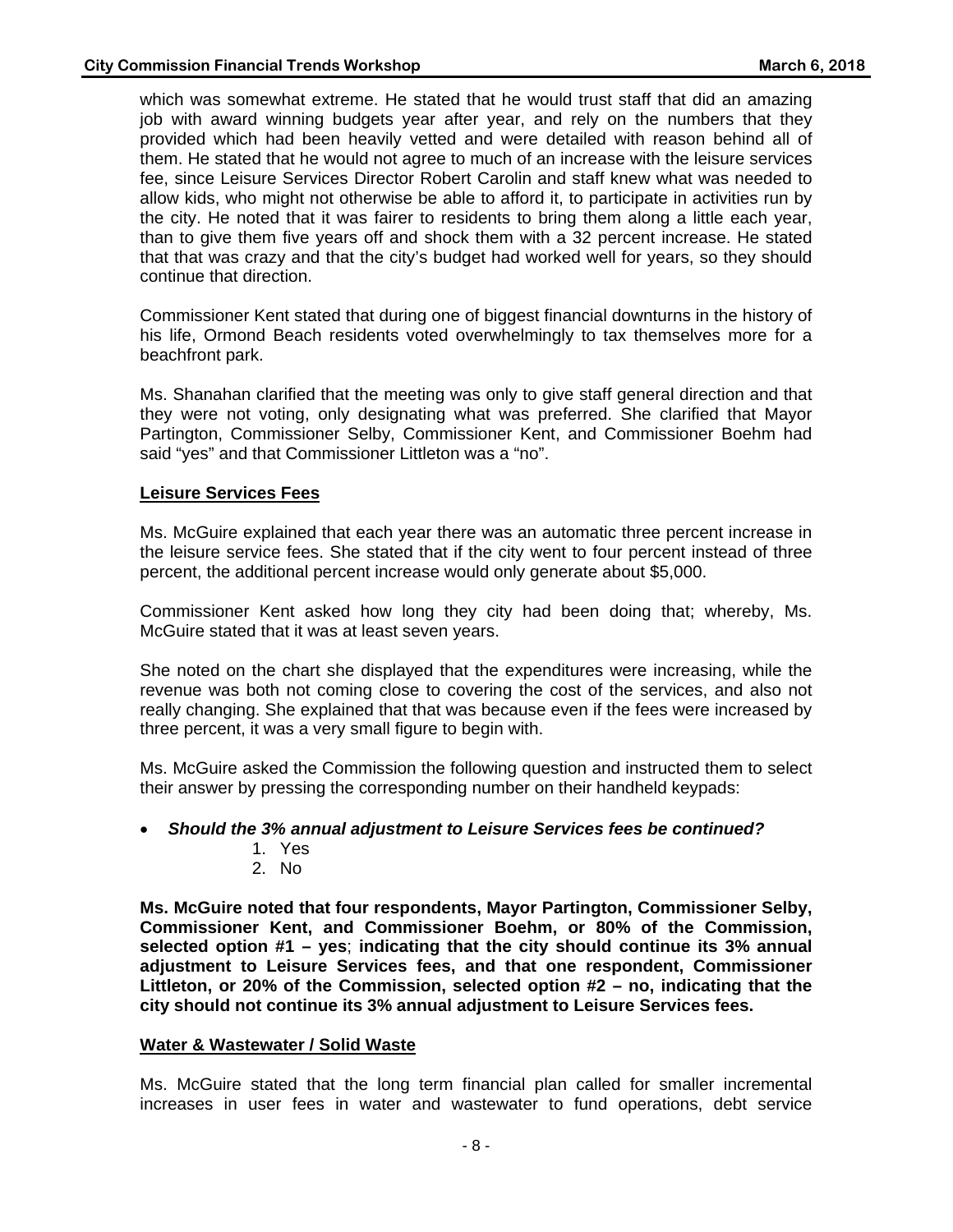requirements, and capital needs. She stated that they would discuss the specific capital needs in June at the Capital Improvement Plan Workshop and welcomed feedback on projects that needed to be funded, but were not included, at that time. She noted that it also called for incremental increases in solid waste user fees to adequately fund operations, including projected increases in contracted services, and noted that it was largely to pay salaries.

Ms. McGuire stated that the current year budget was \$20,130,857 for the Water & Wastewater Fund, with no shortfall or surplus. She noted that they were using reserves in the current year of \$744,000, but that was specific to capital projects and not something that they generally did. She stated that the city happened to have more capital projects that they wanted to get completed than revenue to cover them. She stated that they would not go out and increase the revenue for a single year of capital projects because that would not make sense.

Commissioner Kent asked how much was left in the solid waste reserve after the \$744,000 was removed; whereby, Ms. McGuire stated that it would be around \$3,000,000 once the city was reimbursed from the Federal Emergency Management Agency for Hurricane Matthew.

Ms. McGuire stated that staff was assuming an annual rate increase of \$1 for water and \$1 per month for wastewater. She stated that they recommended doing what had been done in the past, which was to charge \$.50 on the water and \$.50 on the wastewater at the beginning of the fiscal year, and charge it again at the end of the fiscal year, noting that it would cover two years' worth of the budget.

Commissioner Kent asked if Ms. McGuire could clarify the dates of those charges; whereby, she stated that they would be October 1, 2018 and September 30, 2019.

Commissioner Kent asked if there would be another charge on October 1, 2019; whereby, Ms. McGuire stated that there would not be.

Commissioner Kent asked if the city had just done that; whereby, Ms. McGuire stated that it had been two years prior, to cover the previous and current years.

Ms. Shanahan stated that the city had been charging \$.50 a year on each for the prior four years.

Commissioner Kent asked if it were only \$.50 a year; whereby, Ms. Shanahan stated that it was \$.50 on water and \$.50 on sewer for the last four years, noting that it was voted on one time and came out to \$1.00.

Commissioner Kent stated that that was another area that had not been touched for a long time in prior years and had a huge increase after that time. He noted that it had made the national news.

Mayor Partington stated that there had been outrage at that time and included special meetings with the residents.

Ms. McGuire stated that on an annual basis per year it was roughly three percent. She stated that staff might come back in July or October to propose doing three percent of the higher tier, instead of \$.50 for water and \$.50 for sewer, which would be the same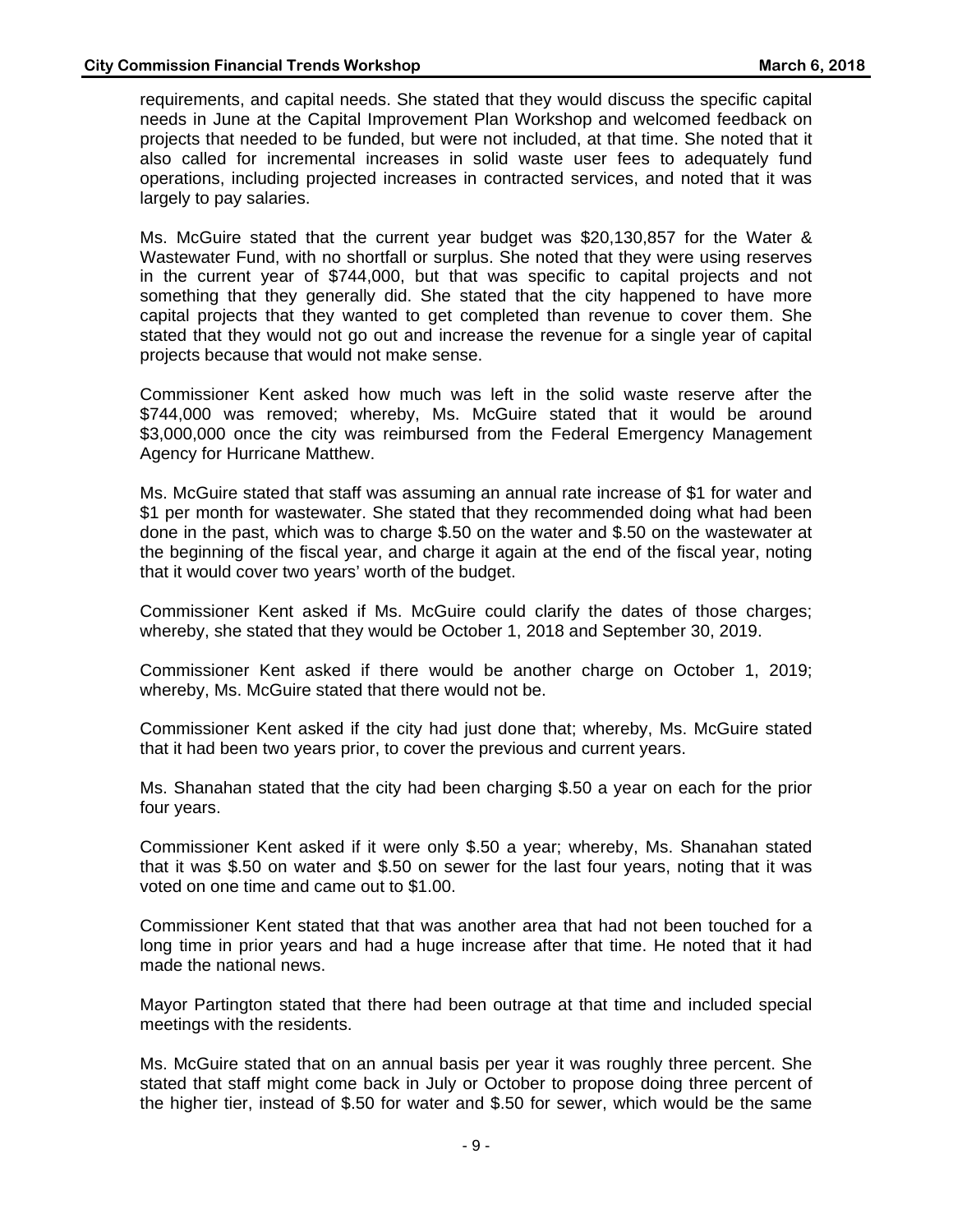thing dollar wise. She noted that how it would be divided up would need more time. She stated that staff had been adjusting the minimum and was happy to continue doing that.

Ms. Shanahan stated that the city currently had a conservation rate where the more an individual used the more they paid, explaining that it encouraged conservation. She noted that on the opposite end, there were those that had a certain amount of fixed costs just to operate the system for water and sewer.

Commissioner Selby stated that he did not understand the \$.50 and \$.50.

Ms. McGuire explained that on the minimum bill each month for a resident, the city would add \$.50 on the water portion and \$.50 on the sewer portion. She stated that overall they would be paying an extra dollar per month, but emphasized that the way the city was doing it would cover two fiscal years.

Ms. Shanahan stated that that was the only way the city could do a rate that covered two fiscal years and not have to re-advertise it. She noted that they could do a one year water rate, advertise it as a one year water rate, even though it spanned two fiscal years. She stated that on October 1, 2018, the resident would receive a bill with \$.50 additional on water and \$.50 additional on sewer, and then a year later on September 30, 2019, adjust for the \$.50 for water and \$.50 for sewer, so that it would be one rate over two years.

Commissioner Selby asked if they lost 12 months of revenue; whereby, Ms. McGuire stated that they did not need that revenue during the 12 months, only for the next budget year at \$1 total per month per resident.

Ms. McGuire stated that they would have this conversation again the next year but that the rate would already be approved at that point. She stated that it might not end up being in the minimum bill, staff might do something with the conservation pricing instead. She noted that the method had been used before, but the problem was that it worked and people started conserving water. She stated that the three percent increase ended up going to a four percent increase and then a five percent increase. She stated that staff decided to have the fixed costs instead, so that it spread the rate increase across everyone and not just certain users.

Commissioner Selby stated that he did not understand a conservation rate and that it was the only commodity that cost more per unit, the more that one bought.

Ms. Shanahan stated that the idea was to encourage people to use less; whereby, Commissioner Selby stated that he agreed with that, but did not like being penalized for using more.

Ms. McGuire asked the Commission the following question and instructed them to select their answer by pressing the corresponding number on their handheld keypads:

- *Should an adjustment of \$1 per month on water, and \$1 per month on wastewater, be used for FY 2019 budget development?* 
	- 1. Yes
	- 2. No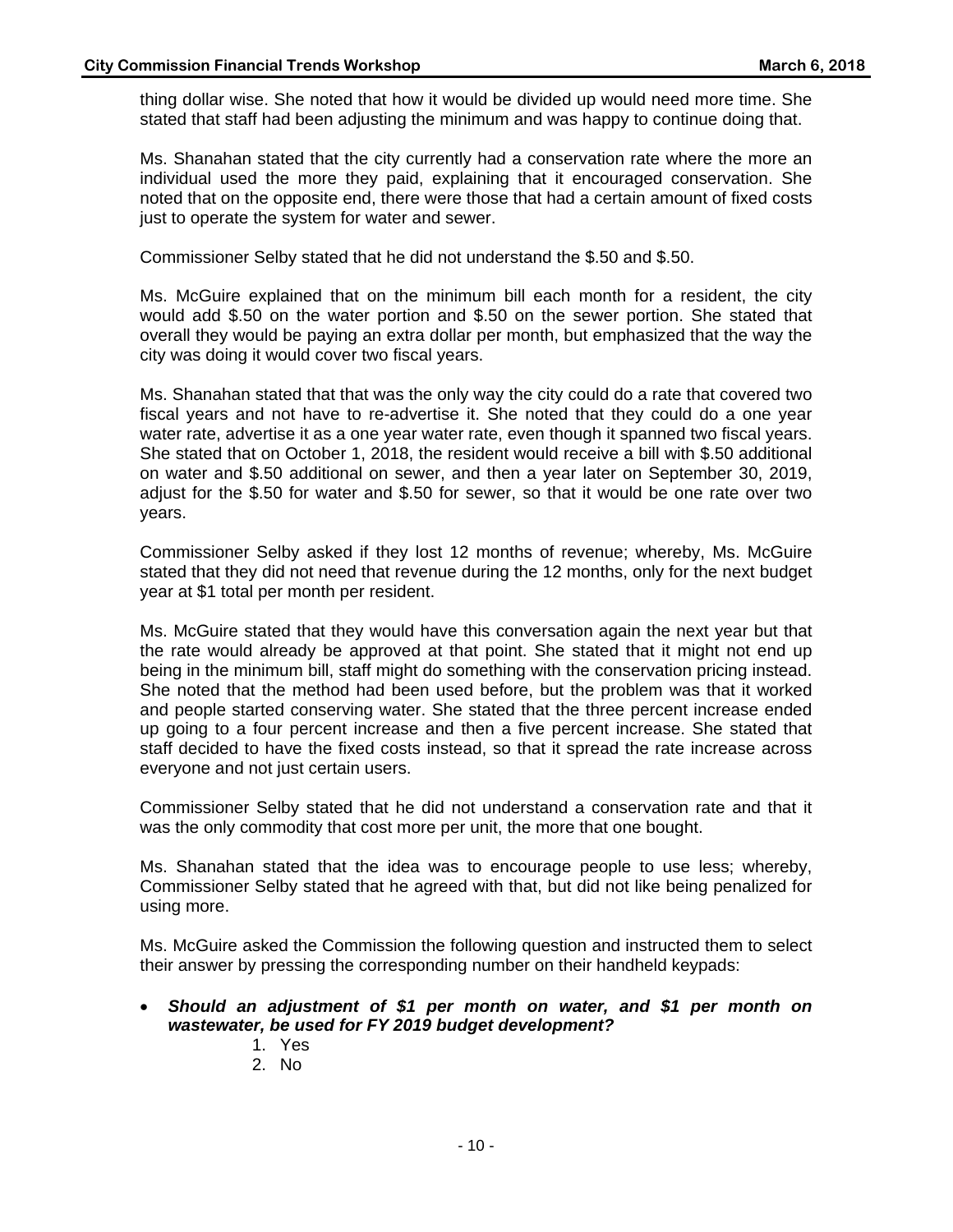## **Ms. McGuire noted that all respondents, 100% of the Commission, selected option #1 – yes**; **indicating that the city should use an adjustment of \$1 per month on water, and \$1 per month on wastewater, for FY 2019 budget development.**

Ms. McGuire stated that the current budget for solid waste was \$8,291,000. She stated that they were assuming a rate increase of 1.25 percent per year and an increase of 1.5 percent in operating costs, noting that would largely be the case if there were a CPI adjustment in the contracted rate.

Commissioner Selby asked if that was voluntary; whereby, Ms. McGuire stated that he was correct.

Ms. Shanahan stated that the reason they had the rate increase with the expected expense increase was because they had a fund balance.

Ms. McGuire stated that the city had additional revenue that came in that was relatively small in comparison to what the user fee was, noting that there were shortfalls there in the future but that they were small.

Ms. Shanahan hoped that the city would get reimbursed for Hurricane Matthew sometime in the current century.

Ms. McGuire stated that none of the numbers everyone was seeing took that money into account, noting that was a cash issue at that point. She stated that the latest news was that they had two project worksheets that had been approved and were waiting on the money to be put in the bank. She asked Mr. Byle the amount; whereby, Mr. Chris Byle, Assistant Finance Director, stated that it was \$5,800,000.

Ms. McGuire stated that the payment would be the first and largest amount and that staff were working on the other two project worksheets to get the remaining amount.

Commissioner Selby asked if it would be a one-time increase; whereby, Ms. McGuire stated that he was correct.

Commissioner Selby asked if it would start at the beginning of the fiscal year; whereby, Ms. McGuire stated that it would start on October 1, 2018.

Commissioner Selby stated that it amounted to less than \$.50, maybe \$.30 or \$.40; whereby, Ms. McGuire stated that he was correct and that it would be per month times 12, if that was the direction that the Commission wanted to give staff.

Ms. McGuire asked the Commission the following question and instructed them to select their answer by pressing the corresponding number on their handheld keypads:

## *Should a 1.25% adjustment to solid waste rates be used for the FY 2019 budget development?*

- 1. Yes
- 2. No

**Ms. McGuire noted that all respondents, 100% of the Commission, selected option #1 – yes**; **indicating that the city should use a 1.25% adjustment to solid waste rates in FY 2019 budget development.**